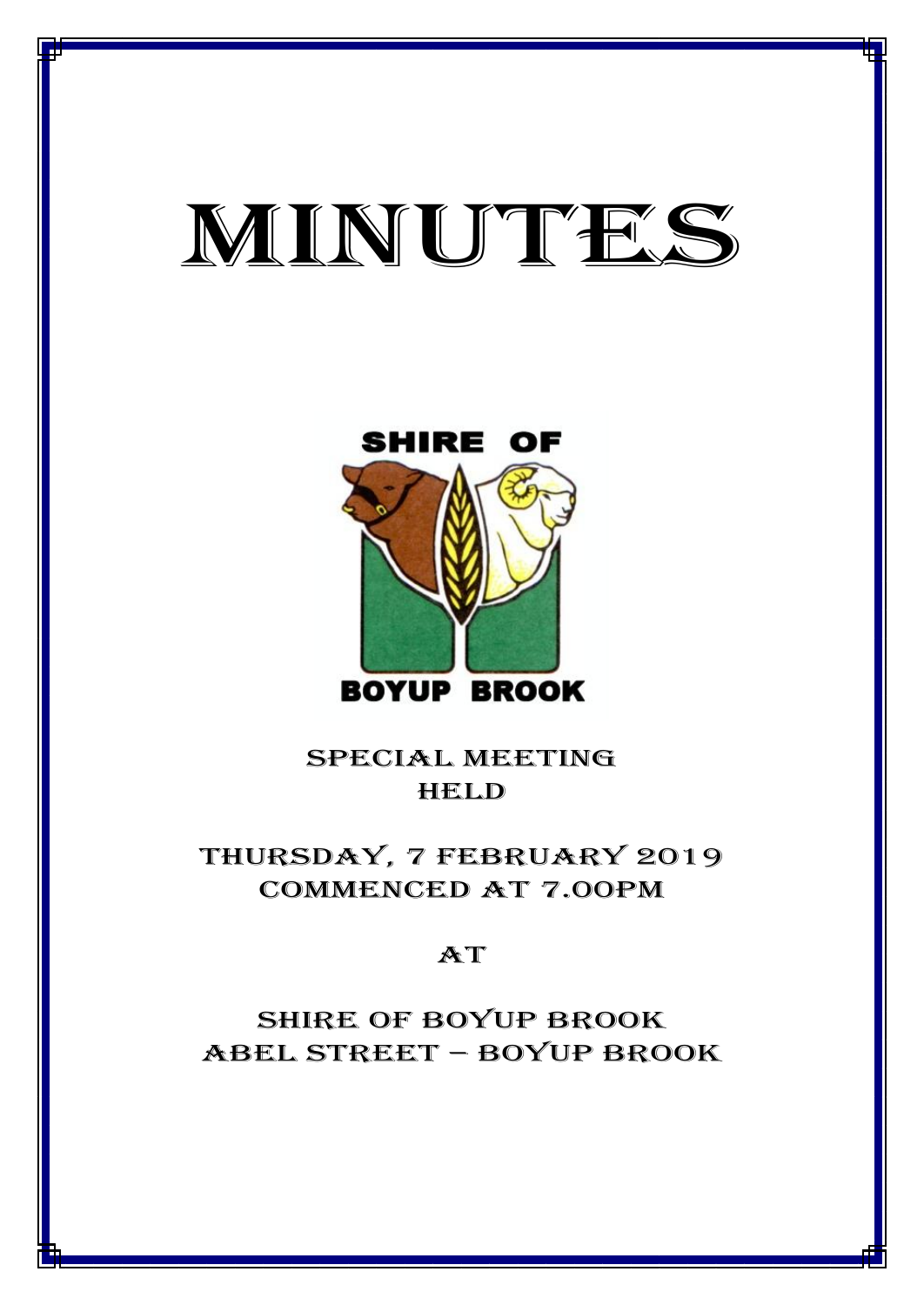## TABLE OF CONTENTS

| $\mathbf 1$ .    |     | RECORD OF ATTENDANCE/APOLOGIES/LEAVE OF ABSENCE PREVIOUSLY APPROVED 3 |  |
|------------------|-----|-----------------------------------------------------------------------|--|
| 2.               |     |                                                                       |  |
| 3.               |     |                                                                       |  |
| 4.               |     |                                                                       |  |
| 5.               |     |                                                                       |  |
| 6.               |     |                                                                       |  |
|                  | 6.1 |                                                                       |  |
|                  | 6.2 | Affixing the Common Seal to Local Planning Scheme Amendment 2016      |  |
|                  | 6.3 |                                                                       |  |
|                  | 6.4 | Budget Amendment: Managing Fox, Cat & Rabbit Pests in the District 23 |  |
|                  | 6.5 |                                                                       |  |
|                  | 6.6 |                                                                       |  |
|                  | 6.7 |                                                                       |  |
| $\overline{7}$ . |     |                                                                       |  |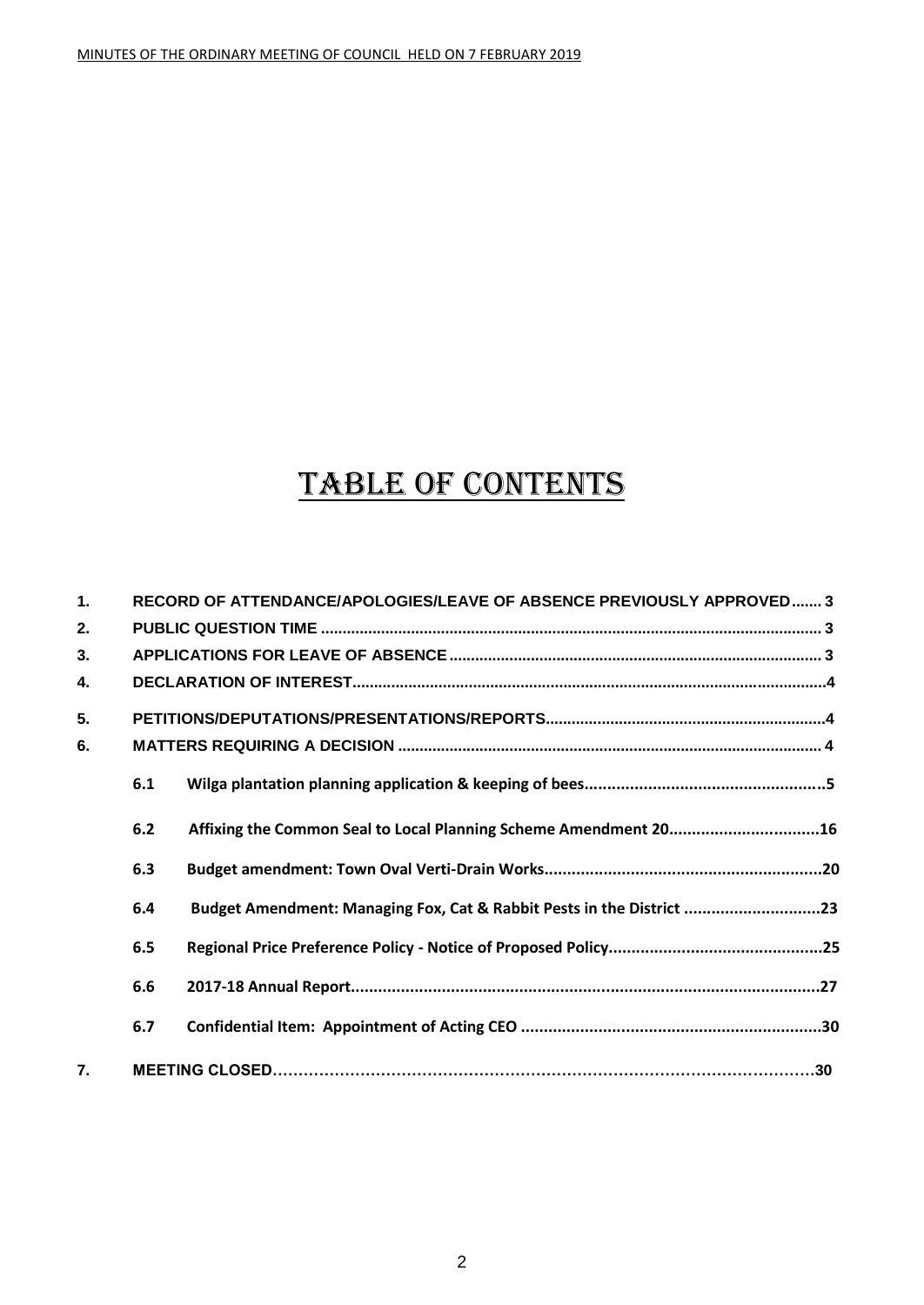#### <span id="page-2-0"></span>**1. RECORD OF ATTENDANCE/APOLOGIES/LEAVE OF ABSENCE PREVIOUSLY APPROVED**

#### 1.1 **Attendance**

- Cr G Aird- Shire President Cr R Walker-Deputy Shire President Cr A Alexander Cr P Kaltenrieder Cr K Moir Cr E Muncey Cr H O'Connell Cr T Oversby Cr E Rear
- STAFF: Mr Stephen Carstairs (Acting Chief Executive Officer) Mrs Maria Lane (Executive Assistant)
- PUBLIC: Mr Shane McLinden
- 1.2 Apologies
- 1.3 Leave of Absence

#### <span id="page-2-1"></span>**2. PUBLIC QUESTION TIME**

- 2.1 Response to Previous Public Questions Taken on Notice
- 2.2 Public Question Time
- <span id="page-2-2"></span>**3. APPLICATIONS FOR LEAVE OF ABSENCE** Nil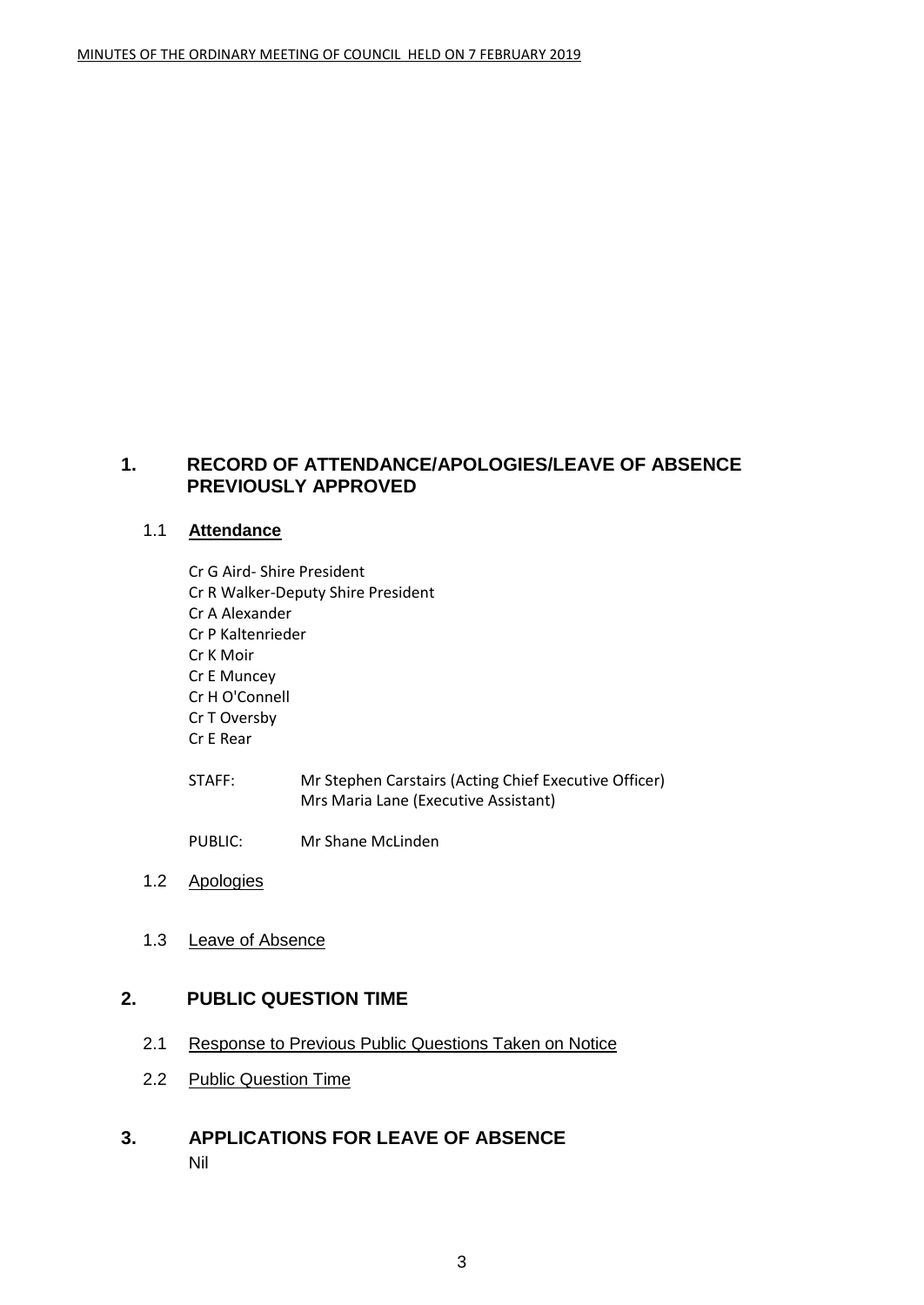## **4. PETITIONS/DEPUTATIONS/PRESENTATIONS/REPORTS**

Mr McLinden provided a powerpoint presentation to Council in relation to developing a 'Plantation' and 'Bee-keeping' at Lots 2944, 2945, 3944, 2 and 11820 Cunningham Road Wilga.

#### **5. DECLARATIONS OF INTEREST**

Cr Moir and Cr Walker declared a proximity interest in item 4.1: Development 'Plantation' and 'Bee-keeping', Lots 2944, 2945, 3944, 2 and 11820, Cunningham Road, Wilga.

Cr O'Connell, Cr Alexander and Cr Rear declared a financial interest in item 6.5: Finance Policy Regional Price Preference.

## <span id="page-3-0"></span>**6. MATTERS REQUIRING A DECISION**

Nil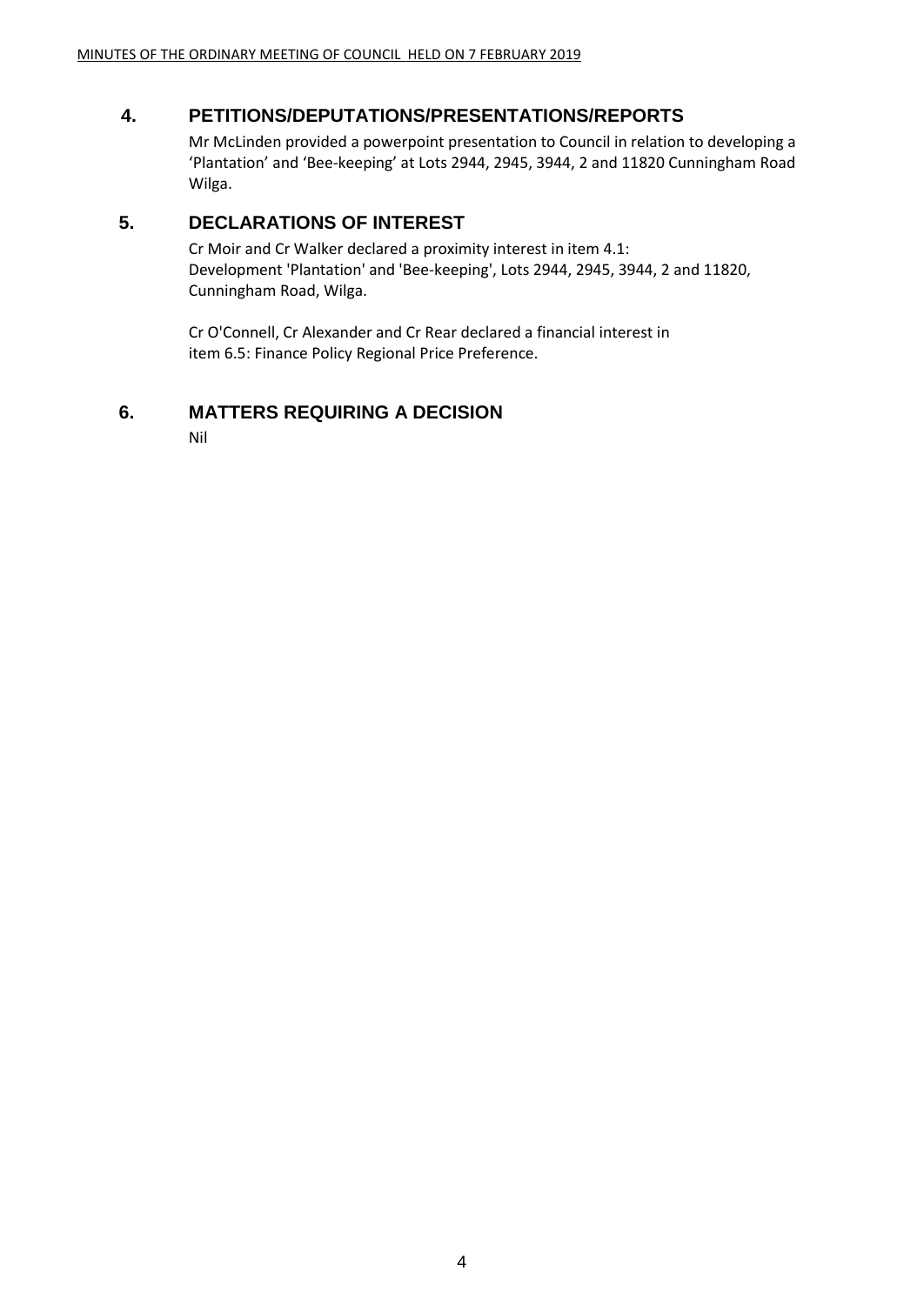#### **Proximity Interest**

Cr Moir and Cr Walker declared a proximity interest in item 6.1 and departed the Chambers the time being 7.17pm.

#### **6.1 Development – 'Plantation' and Beekeeping, Lots 2944, 2945, 3944, 2 and 11820, Cunningham Road, Wilga.**

| Location:                       | Lots 2944, 2945, 3944, 2 and 11820,<br>Cunningham Road, Wilga.               |
|---------------------------------|------------------------------------------------------------------------------|
| <b>Applicant:</b>               | S McLinden                                                                   |
| <b>File:</b>                    | A3200                                                                        |
| Disclosure of Officer Interest: | none                                                                         |
| Date:                           | 7 February 2018                                                              |
| Author:                         | A Nicoll, Town & Regional Planner                                            |
| <b>Authorizing Officer:</b>     | Stephen Carstairs (Acting Chief Executive<br>Officer)                        |
| <b>Attachments:</b>             | 1. Development Application – Honey for Life                                  |
|                                 | 2. Public Submissions                                                        |
|                                 | 3. Department of Biodiversity, Conservation<br>and Attractions Submission    |
|                                 | 4. Cooperative Research Centre - Economic<br>and Environmental Impact Review |

#### **SUMMARY**

The purpose of this report is to put before Council an application requesting approval to develop a 'Plantation' (Australian native shrubs) and Beehives, at Lots 2944, 2945, 3944, 2 and 11820, Cunningham Road, Wilga.

The application was presented to the 2018 December Council Meeting where it was resolved that 'Environmental' and 'Economic' reviews are undertaken and that adjoining properties and residents in the Wilga town site are consulted prior to making a decision.

As requested by Council, an 'Environmental' and 'Economic' review has been submitted by the proponent and is attached to this Council report item. The review was undertaken by the Cooperative Research Centre for Honey Bee Products Limited (CRCHBP). The CRCHBP is a company that was formed to manage a well-defined research program on honey bees across Australia to develop intellectual property for the honey bee industry. The CRCHBP concluded in its review that:

- 1. State forest plant species or native bees are not expected to be significantly impacted by the introduction of bee hives.
- 2. Apiaries within a 5 km radius of the private farm are not expected to be significantly impacted by the introduction of bee hives.

The environmental and economic review is provided as an attachment to this Council report item. Reasons for above conclusions are summarized in the 'Comment' section of this report item.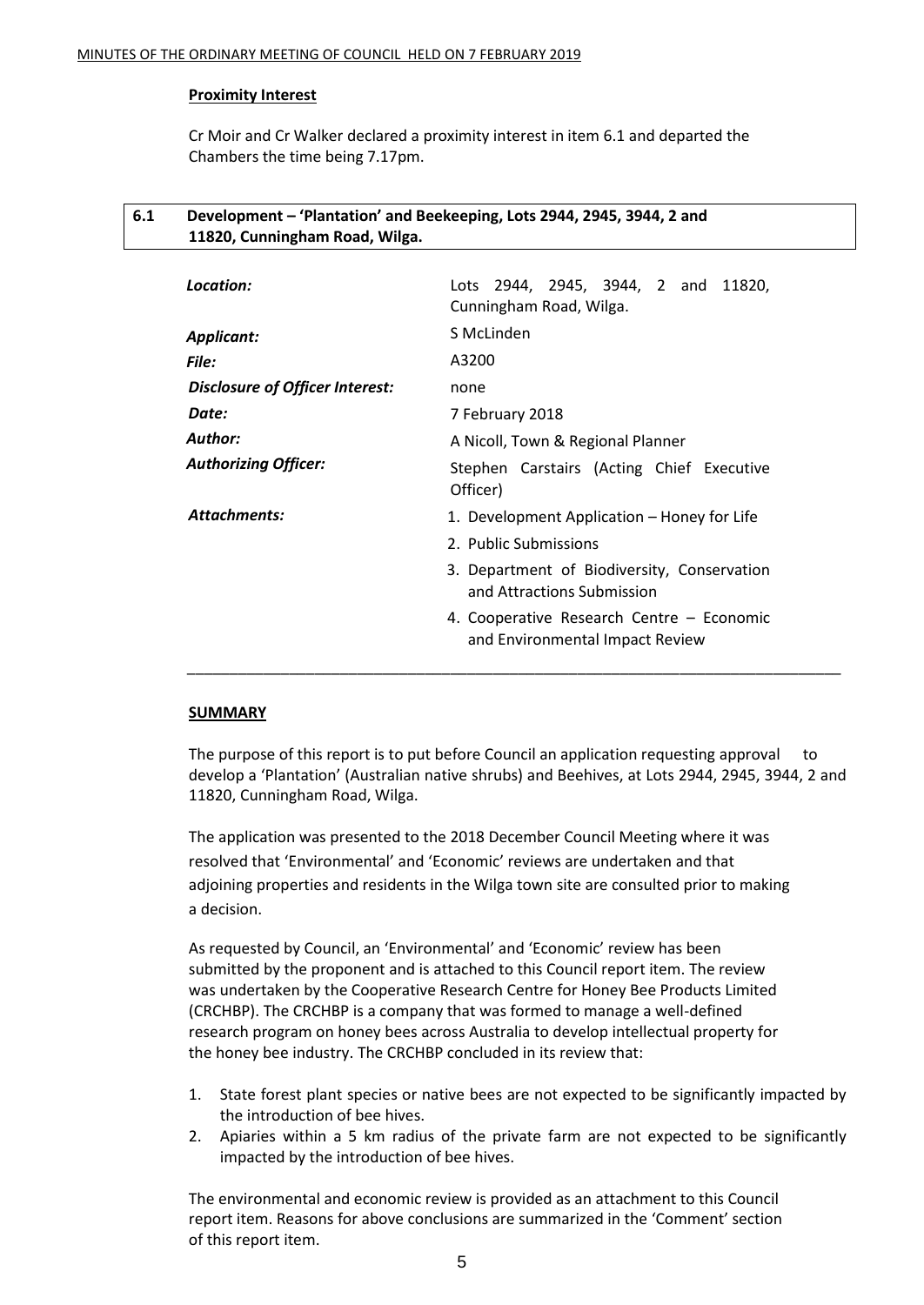As requested by Council, the application was referred to:

- 1. Landholders in and around Wilga;
- 2. The Department of Primary Industries and Regional Development (DPIRD); and
- 3. The Department of Biodiversity, Conservation and Attractions (DBCA).

No objections or outstanding issues were raised by landholders or government agencies. Further information regarding public and agency comment, is provided in the 'Comment' section of this report item.

It is recommended that the Council agree to approve the proposed development ('Plantation' and Beehives), as operations are not expected to impact on neighbouring residents, the environment or the economic viability of neighbouring apiary sites.

It is recommended that the Council approve the 'Plantation' and Beehives, subject to conditions, including the owner/operator complying with endorsed:

- 1. Plantation Establishment Plan;
- 2. Plantation Maintenance Plan;
- 3. Fire Management Plan; and
- 4. Apiary Operations Plan.

As recommended by the DBCA, it is recommended that the proponent is advised of the following:

- 1. The proponent is required to register beehives with the Department of Primary Industries and Regional Development;
- 2. The proponent is required to abide by the Biosecurity and Agriculture Management Act, to prevent the introduction or spread of disease by honeybees; and
- 3. The proponent is advised to limit the number of bee hives based on nectar production. This should help to minimize competition with native bees and other apiarists.

#### **BACKGROUND**

The subject property known as "Epping" – 8 Cunningham Road, was purchased by Apis Assets Pty Ltd, which is a subsidiary of Honey For Life Pty Ltd.

Honey for Life Pty Ltd purchased the farm in 2018 for the purpose of changing it from animal grazing, to a high-value nectar-producing orchard.

In 2018, an application was submitted to the Shire proposing:

- 1. A 400ha 'Plantation' of Australian native shrubs;
- 2. During flowering (October-December) of the planted native shrubs, the positioning of beehives amongst planted native shrubs at a rate of 1 hive per hectare;
- 3. During the flowering (January-March) of Marri trees, which are remnant in the locality, the positioning of beehives around property boundaries at approximately 100 metre intervals or depending on extent of flowering and liaison with the Western Australian Beekeeping Industry.
- 4. The processing of honey offsite.

The application was deliberated at the December 2018 Council meeting where it was resolved: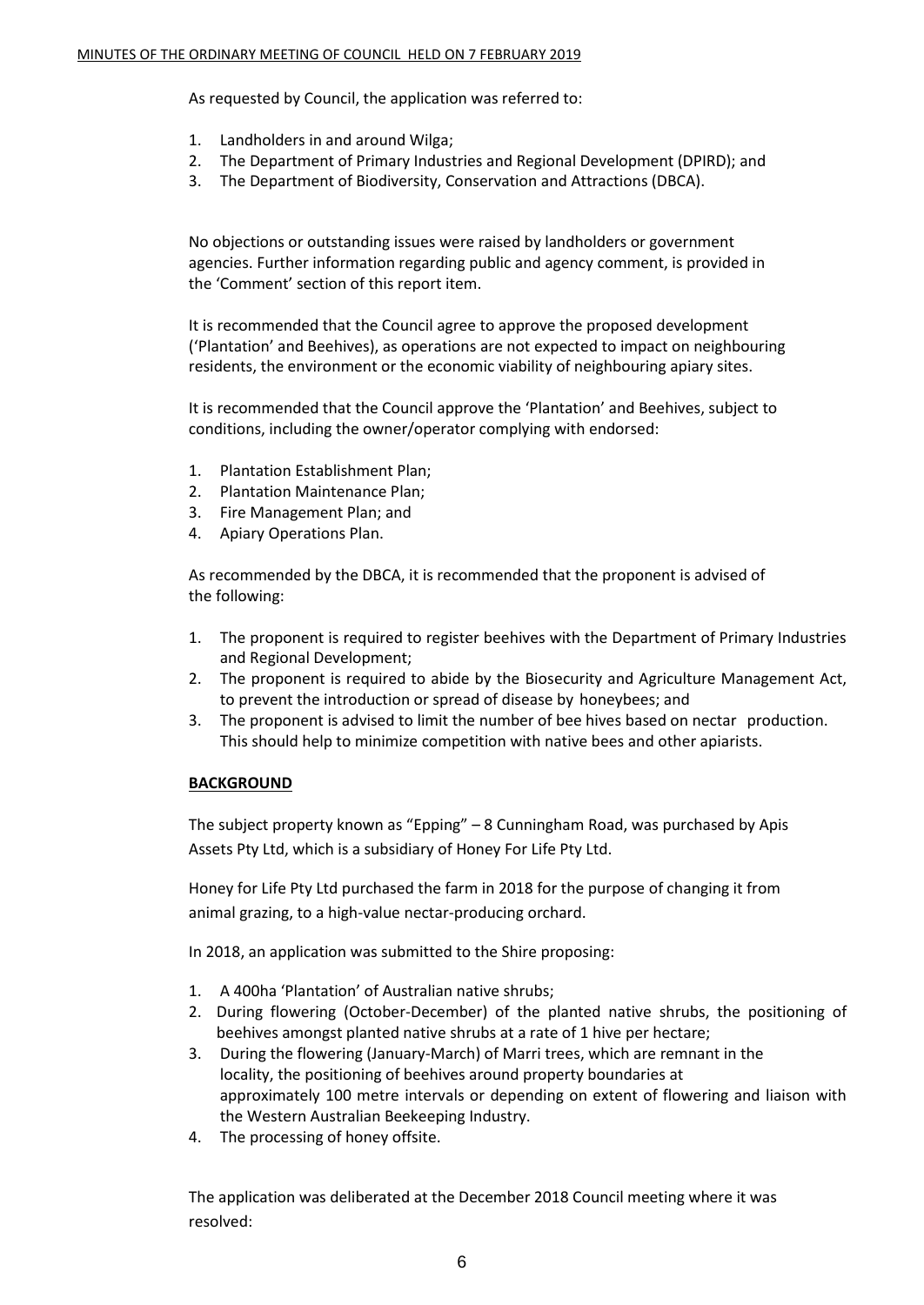*That the report be laid on the table for want of more information as follows:* 

- *1. That the proponent prepare an Environmental Impact Statement (Plan) addressing the question of how 400 bee hives would not significantly impact native pollinator (insect, bird & marsupial) species of Jarrah, White Gum, Red Gum and other state forest plant species when in flower.*
- *2. That the proponent prepare an Economic Impact Statement (Plan) addressing the question of how 400 bee hives would not significantly impact the economic viability of static apiaries and apiarists holding state forest licences within a 5 km radius of Lots 2944, 2945, 3944, 2 and 11820, Cunningham Road, Wilga.*
- *3. That the CEO seek support or otherwise comment from the owners of adjoining properties and residents in the Wilga town site.*

As per the December Council decision, the applicant has submitted an 'Environmental' and 'Economic' review. Refer to attached and the below 'Comment' section of the report item for further information.

Following the December Council decision on the proposed plantation and bee-keeping activity, Shire officers sought comment from residents in and around Wilga and comment from the Department of Biodiversity, Conservation and Attractions (DBCA) and the Department of Primary Industries and Regional Development. In particular, the DBCA was requested to provide details pertaining to neighbouring apiary listed sites i.e.:

- Contact details for apiary site numbers 7185, 6878 and 7805.
- When the sites (7185, 6878 and 7805) were first used; and
- How often the sites may have been used in the past 5 years?

#### The DBCA commented that:

*Beekeepers are able to place hives on private land without DBCA approval, as the Conservation and Land Management Act only covers CALM Act land.*

*…we would recommend that the beekeeper is registered with the Department of Primary Industries and Regional Development, and ensure that they abide by the Biosecurity and Agriculture Management Act to prevent the introduction or spread of disease by honeybees.* 

No written comment was received from the DPIRD.

Three submissions were received from Wilga residents, with no objections.

#### **COMMENT**

There is increased interest in private nectar farming, due to a growth in demand for honey, a reduction in floral resource caused by recent increase in prescribed burning by the State Government and irregular flowering of DBCA's Flora Base.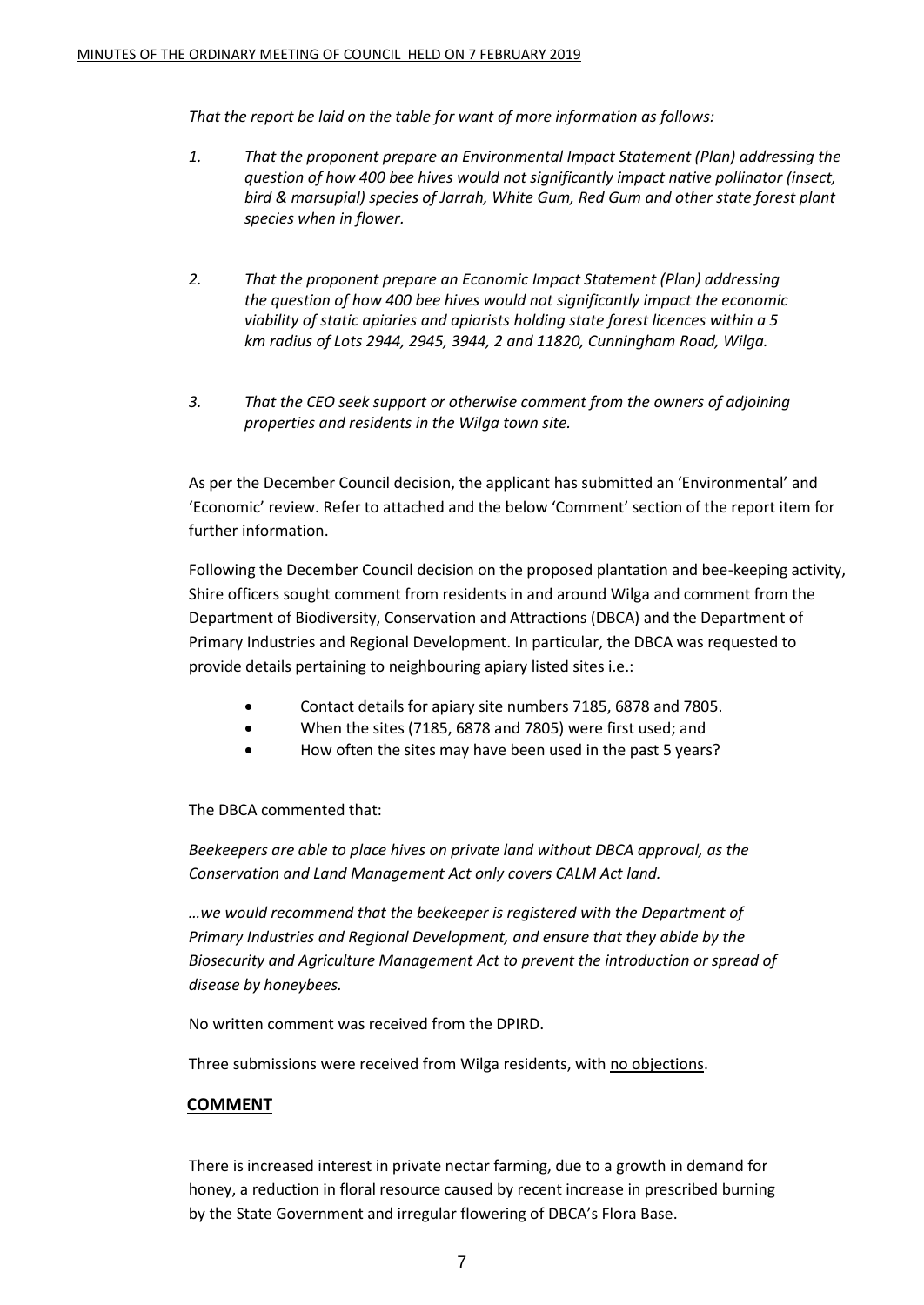To be a beekeeper in Western Australia it is a legal requirement that you register with the Department of Primary Industries and Regional Development (DPIRD). The DPIRD assists the bee industry in its commitment to quality assurance and ensuring apiary products are clean, safe and free from chemical contamination. Strong focus on research in honeybee nutrition and queen bee breeding has been pivotal. DPIRD Apiary Officers undertake surveillance and sampling for exotic bee pests and disease.

Honey For Life Pty Ltd has submitted an application outlining development and operational details around the planting of 400 hectares of native shrubs and the use of bees in bee-hives to extract nectar from the flowering shrubs and remnant vegetation, to produce honey.

Details of the application is provided as an attachment and includes:

- a) A Plantation Establishment Plan;
- b) A Plantation Maintenance Plan;
- c) A Fire Management Plan; and
- d) An Apiary Operations Plan;

#### Plantation Establishment Plan

The 'Plantation Establishment Plan' identifies procedures for establishing the plantation.

Currently cleared portions of the subject land will be planted with Australian native Leptospermum species.

#### Plantation Maintenance Plan

The 'Plantation Maintenance Plan' identifies procedures for ongoing maintenance of plants.

Following establishment, it is proposed to use sheep to graze between the rows of shrubs to keep ground fuel loads to a minimum.

Pests and weeds will be controlled as required using licenced pesticides and operators abiding with all specifications as required by the relevant authorities.

#### Fire Management Plan

The 'Fire Management Plan' identifies procedures for protecting plants from bushfire.

The proponent proposes to:

- 1. Install 2 firefighting units on standby at all times.
- 2. Spray firebreaks and access roads in September /October to maintain an appropriate width of bare mineral earth. Where required, grading will also be undertaken to maintain smooth access and provide bare earth.
- 3. Develop plantings no closer than 10 metres from property boundaries.

The proponent is aware that an exemption to the 2018-19 Boyup Brook Firebreak Notice may be required, in order to comply with a 15m wide external boundary setback to plantations.

#### Apiary Operation Plan

The 'Apiary Operation Plan' indicates the location, amount and timing for the distribution of bee hives.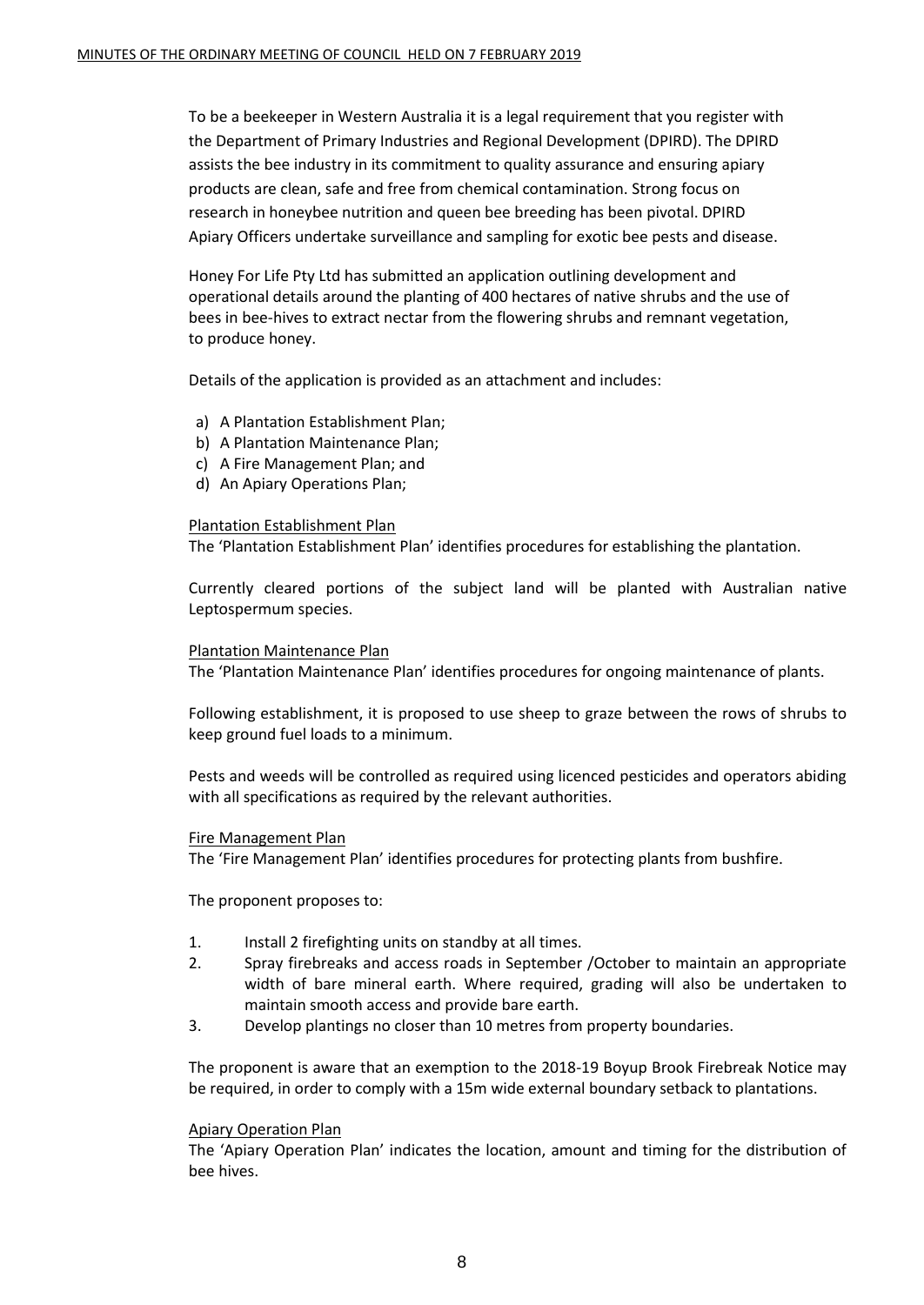During flowering (October-December) of the planted native shrubs, beehives will be positioned amongst the shrubs at a rate of 1 hive per hectare which is similar to the rate used in orchards.

During the flowering (January-March) of Marri trees, which are remnant in the locality, hives will be placed around the boundary at 100 metre intervals or depending on extent of flowering and liaison with the Western Australian Beekeeping Industry.

Hives will be delivered by truck. Four truck movements will be required to get all hives onto the site for each flowering event. Four truck movements will also be required to move all the hives off the site. Hives will be unloaded/loaded and moved into position by use of forklift.

During the flowering events, staff will attend to the hives. There is likely to be no more than 2 people on site at these times.

Honey extraction will be undertaken offsite.

#### **Environmental and Economic Review**

As requested by the Council, the Cooperative Research Centre for Honey Bee Products Limited was tasked by the proponent to provide information on potential environmental and economic impacts, the result of introducing bee hives adjacent to DBCA registered apiary sites.

The Cooperative Research Centre for Honey Bee Products Limited is a company that was formed to manage a well-defined research program on honey bees (Apis mellifera) across Australia to develop intellectual property for the honey bee industry. The company is supported by federal and industry funding and is divided into four programs: bee hive sites, bee health, honey chemistry and product traceability. At present it is supporting 32 projects which include 16 PhD scholarships.

The CRCHBP concluded in its review that:

- 1. State forest plant species or native bees are not expected to be significantly impacted by the introduction of bee hives. Marsupials, birds and native bees have been living in harmony with honey bees for nearly 200 years in the south west of Western Australia. As would be the case for any beekeeper and apiary site, only the number of hives that the site can support will be placed on the farm. A nectar flow event normally lasts at best 4-6 weeks. It is uneconomic to move bees onto a site only to have them reduce in weight, and the risk of losing precious honey bee colonies to starvation is too high not to manage hive numbers without careful monitoring.
- 2. Static apiaries within a 5 km radius of the farm are not expected to be significantly impacted by the introduction of bee hives. Honey bees on the farm are unlikely to move into the forest when hives are placed on an apiary site surrounded by Jarrah, Red and White Gum. It is claimed by beekeepers that honey bees can move great distances to take advantage of a nectar resource. Scientific evidence does not substantiate this claim. A genetic study of out crossing of Wandoo showed that the average distance pollen was moved by a pollinator between trees was 31 and 49m for two different populations (Byrne et al, 2008). In the first population, by 100 m there was no further movement of pollinators, and in the other population, by 150m there was only one pollination event. This distance can differ depending on the terrain and species. As for a rare Acacia species, from a low rainfall scrub area, the distance moved by the pollinator was over the large distance of <1870m (Millar et al. 2014). So in the Boyup Brook area, it is likely that the honey bees main foraging area will be within 100m of the hive.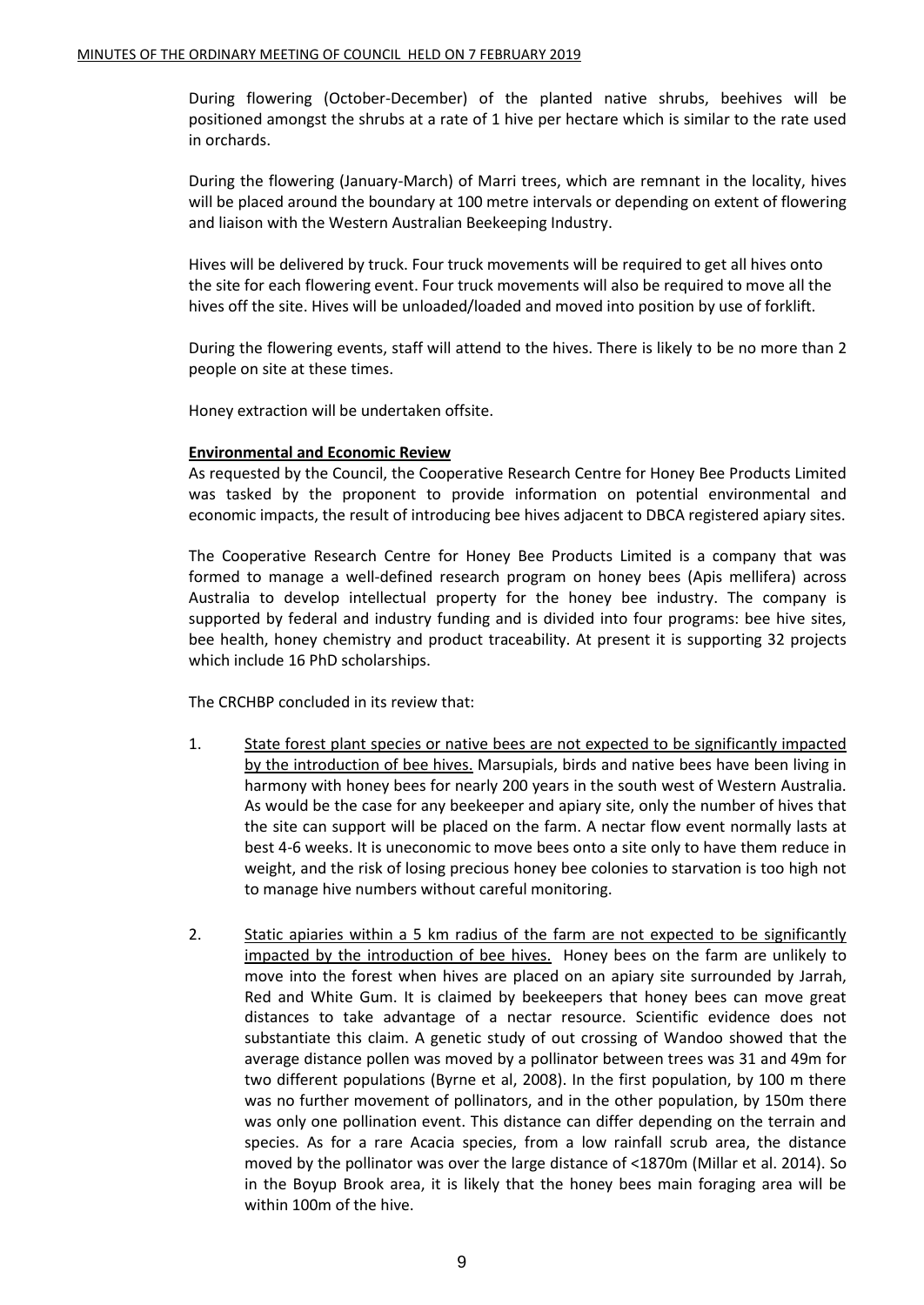#### **Consultation**

As requested by Council, the application was referred to neighbouring landholders, landholders in the townsite of Wilga, the Department of Primary Industries and Regional Development (DPIRD) and the Department of Biodiversity and Conservation Attractions (DBCA).

Regarding neighbours and landholders in and around Wilga, the Shire received two letters of 'no objection' and one letter requesting additional comment, which the Shire has responded to.

Regarding the DPIRD and the DBCA, the DPIRD did not comment and the DBCA recommended that:

*The Council advise the proponent to register with the Department of Primary Industries and Regional Development, and that that they are required to abide by the Biosecurity and Agriculture Management Act, to prevent the introduction or spread of disease by honeybees.*

Shire officers spoke with officers at the DBCA where it was revealed that the DBCA does not approve sites on private property and that a licence is required from the DPIRD. The DBCA was also not at liberty to disclose contact details of apiary sites registered on the DBCA database. At best, the DBCA propose to provide apiarists with information and contact details of the private floral and bee hive development. Apiarists on neighbouring Crown land may then liaise with the private property bee keeper to advise of bee hive positioning. Apiarists can then monitor pollen and nectar to determine appropriate bee hive numbers.

It seems that there is no legislation to restrict the location of bee hives on private property relative to apiary sites on Crown land. The Town Planning profession generally does not limit land use based on competition. At best, it is recommended that the Council advise the proponent of the need to:

- 1. Register beehives with the Department of Primary Industries and Regional Development;
- 2. Comply with the Biosecurity and Agriculture Management Act; and
- 3. Limit the number of bee hives based on nectar production. This should help to minimize competition with native bees and neighbouring apiarists.

It is recommended that the Council agree to approve the proposed development - 'Plantation' and Beehives, for the following reason:

- 1. Subject to conditions, the plantation and bee-keeping operations are not expected to impact on:
	- a) Neighbouring residents. No objections were received from landholders in and around the Townsite of Wilga.
	- b) The Western Australian Beekeeping Industry. No issues were raised by the Department of Biodiversity, Conservation and Attractions or the Department of Primary Industries and Regional Development.
	- c) The environment or economic viability of neighbouring apiary sites. It is proposed that the number of bee hives is monitored dependent on nectar production. This will minimize impact on native bees and neighbouring apiarists operating in the area.

It is recommended that the Council approve the 'Plantation' and Beehives, subject to conditions, including the owner/operator complying with endorsed: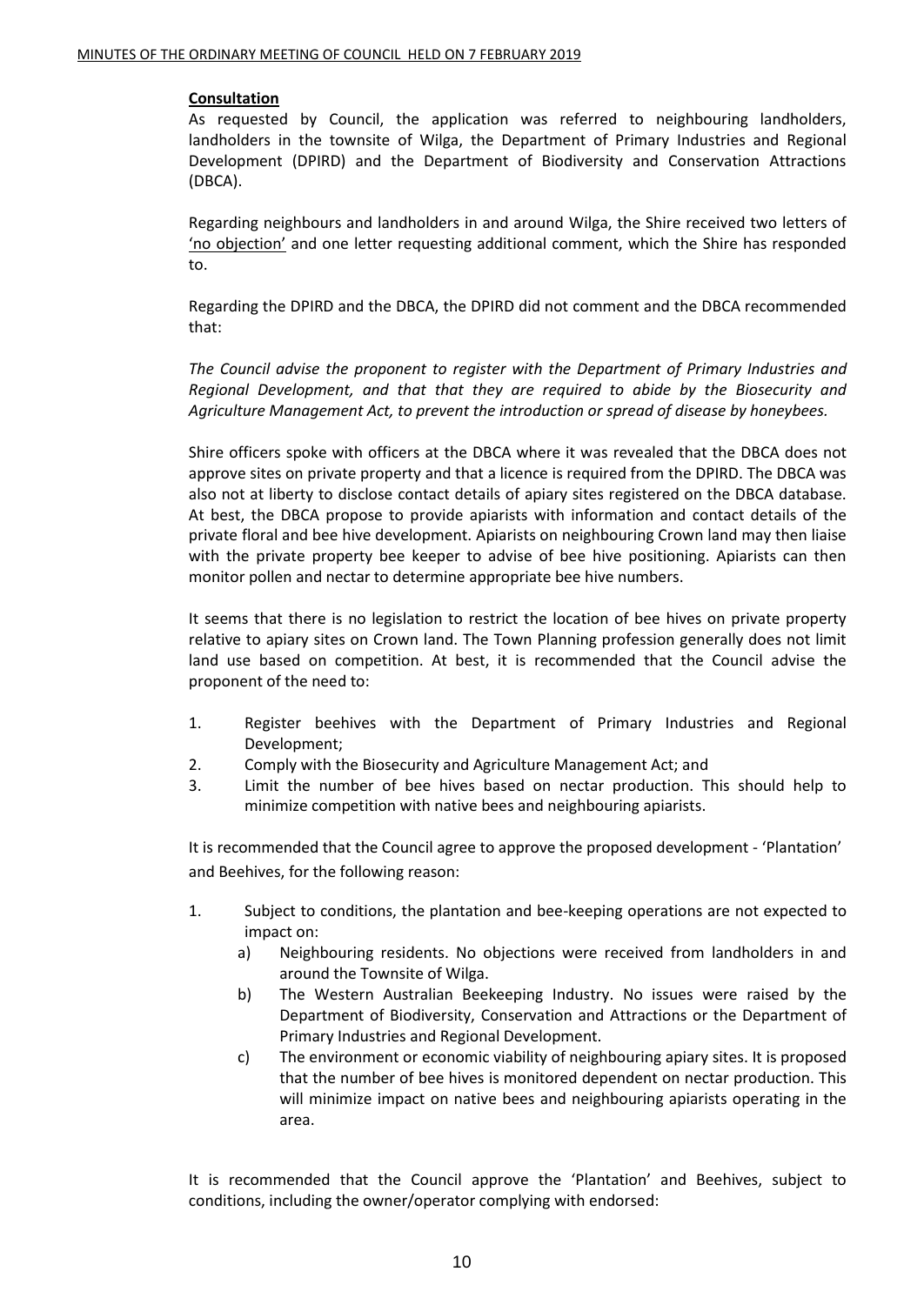#### MINUTES OF THE ORDINARY MEETING OF COUNCIL HELD ON 7 FEBRUARY 2019

- 1. Plantation Establishment Plan;
- 2. Plantation Maintenance Plan;
- 3. Fire Management Plan; and
- 4. Apiary Operations Plan.

#### **STATUTORY OBLIGATIONS**

#### Plantation

In accordance with the *Code of Practice for Timber Plantations in Western Australia (Second Edition 2014),* Shire staff believe that the proposed use falls under the definition of a 'Plantation'.

The Code of Practice for Timber Plantations in Western Australia (Second Edition 2014) states:

*Plantation: a stand of trees of ten hectares (or as defined by the Local Government Authority), or larger, that has been established by sowing or planting of either native or exotic tree species selected and managed intensively for their commercial and/or environmental benefits. A plantation includes roads, tracks, and firebreaks.*

The subject land is zoned 'Rural' in accordance with the Shire's Local Planning Scheme No.2. A 'Plantation' is defined in the Shire's Scheme as follows:

*"plantation" has the same meaning as in the Code of Practice for Timber Plantations in Western Australia (2006) published by the Department of Conservation and Land Management and the Australian Forest Growers;*

The Shire's Scheme classifies a 'Plantation' as an 'AA' use, meaning:

*A use which Council, in exercising the discretionary powers available to it, may approve under this Scheme.*

In considering applications for development in the 'Rural' zone, Council shall have regard to the need to:

- 1. Protect the agricultural practices of the Rural zone in light of its importance to the District's economy;
- 2. Preserve the rural character and rural appearance of the area.

As per the above criteria, the proposed plantation and beekeeping are considered to be agricultural practices, which provide an economic contribution to Western Australia's Gross Domestic Product and which are not expected to detrimentally impact on the rural character and appearance of the area.

#### **Beekeeping**

The keeping of bees in hives is controlled by State and local legislation. The Biosecurity and Agriculture Management (BAM) Identification and Movement of Stock and Apiaries (IMSA) Regulations 2013 administered by the Department of Primary Industries and Regional Development requires beekeepers to be registered. A person who owns, or has the charge, care or possession of, bees or any hive that contains, or has contained, bees is a beekeeper and is required to be registered as such within 14 days after becoming a beekeeper. The regulations further require every hive owned by a beekeeper to be branded with a registered brand.

The Shire of Boyup Brook Health Local Laws 2004 also prohibit a person from keeping of bees anywhere within the District unless approval to do so has been given by the local government.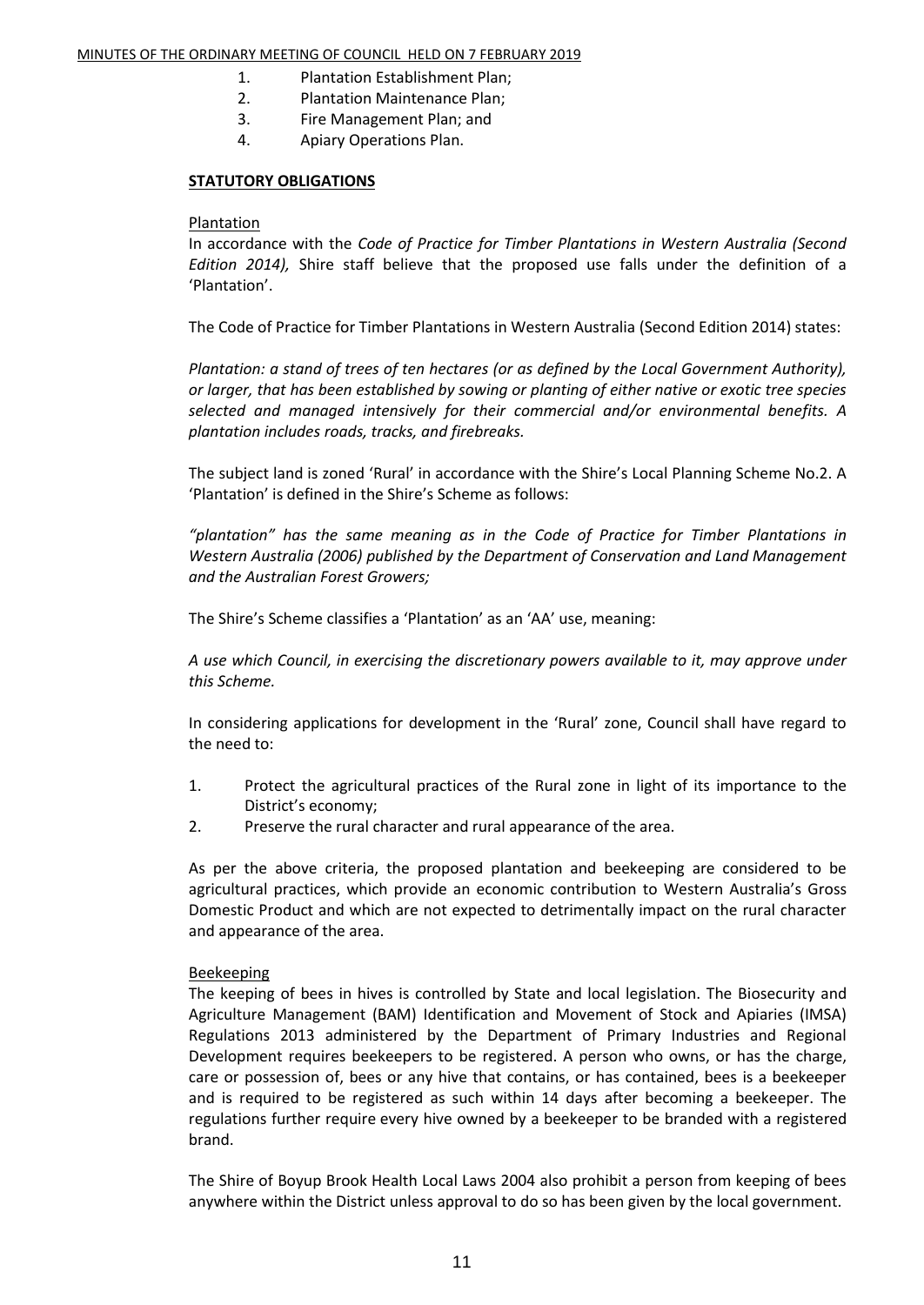As such for the applicant to keep up to 400 bee hives on the property, Council approval is required.

The Shire of Boyup Brook Health Local Laws 2004 Division 7-Bee Keeping states:

*6.7.2 (1) A person shall not keep or permit the keeping of bees anywhere within the District unless approval to do so has been given by the local government.*

 *(2) If in the opinion of an Environmental Health Officer, the approved beehives are causing a nuisance, the local government may direct any bees or approved beehives to be removed. (3) A person shall comply with a direction within the time specified.*

Of note the Health Local Laws are currently under review. The proposed new local laws provide for an authorised officer of the Shire to approve the keeping of bees in more than 2 hives on a lot with or without conditions. They also provide more prescriptive requirements for the keeping of bees, powers to deal with nuisance bees, and offences and penalties for non-compliance with the Local laws. It is recommended that conditions of approval for keeping of the bees align with the proposed new Health Local law requirements for the keeping of bees in hives.

Legislation also restricts the processing of honey onsite unless an approved facility is registered under the *Food Act 2008* and complies with the minimum requirements for processing premises. The applicant has however stated that no processing will occur on site with bees hives will be trucked offsite for the processing of honey.

It is recommended that Council approve the keeping of up to 400 bee hives (collectively) on Lots 2944, 2945, 3944, 2 and 11820 Cunningham Road, Wilga, subject to the following conditions:

- 1. An adequate and permanent supply of water is provided within accessible distance of the hives;
- 2. Hives are kept:
- a) Outside, and at least 10 metres from, any building other than a fence;
- b) At least 10 metres from any footpath, street, private street or public place; and
- c) At least 5 metres from the boundary of the lot; and
- 3. That no honey is to be extracted from the hives on the subject sites without relevant approvals under the Food Act 2008, Food Regulations 2009 and the Australian New Zealand Food Standards Code.

#### **CONSULTATION**

Consultation was undertaken with the Department of Biodiversity, Conservation and Attractions, the Department of Primary Industries and Regional Development and landholders in and around Wilga.

No outstanding issues were raised as a result of consultation.

This report item recommends that the Council impose conditions and include advice notes to ensure that the proponent:

- 1. Complies with various development and operational plans;
- 2. Registers beehives with the Department of Primary Industries and Regional Development;
- 3. Complies with the Biosecurity and Agriculture Management Act; and
- 4. Limits the number of bee hives based on nectar production. This should help ``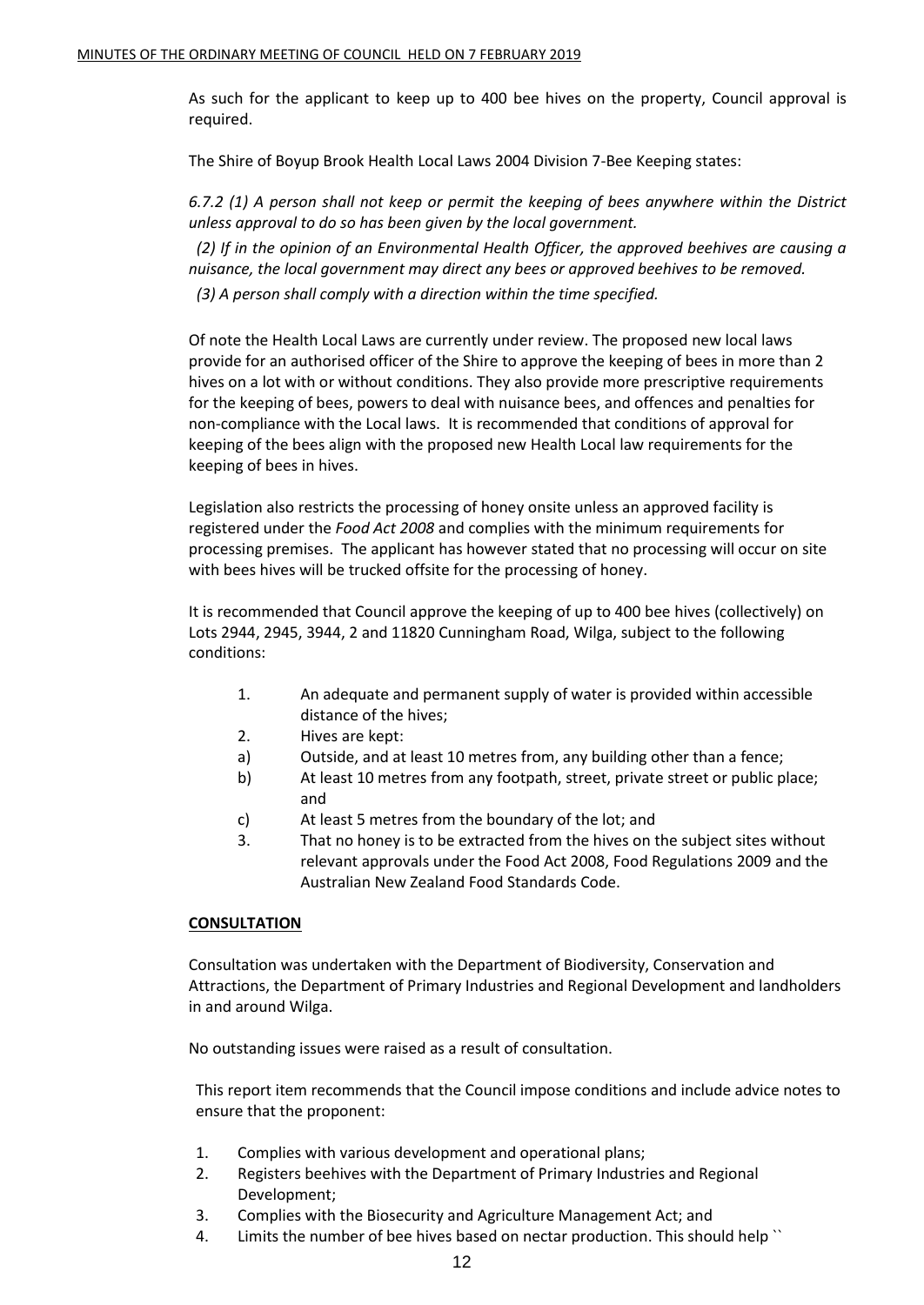to minimize competition with native bees and neighbouring apiarists.

#### **POLICY IMPLICATIONS**

There are no policy implications relating to the proposed 'Plantation' and Beehives.

#### **BUDGET/FINANCIAL IMPLICATIONS**

There are no financial implications relating to the proposed 'Plantation' and Beehives.

Please note that the applicant has undertaken extensive research and investment thus far, including purchasing of land and native rootling's in preparation for development. Should the Council refuse the application and the applicant is aggrieved by this determination and reason(s), the Shire may need to defend its decision at a State Administrative Tribunal.

#### **STRATEGIC IMPLICATIONS**

There are no strategic implications relating to the proposed 'Plantation' and Beehives.

#### **VOTING REQUIREMENTS**

Simple majority.

#### **CONCLUSION**

Subject to conditions of approval, the plantation and bee-keeping operations are not expected to impact on neighbouring residents, the environment or the economic viability of neighbouring apiary sites.

It is recommended that the Council approve the 'Plantation' and Beehives, subject to conditions and advice notes, as follows (not limited to):

#### **Conditions**

Development is to occur in accordance with:

- 1. Plantation Establishment Plan;
- 2. Plantation Maintenance Plan;
- 3. Fire Management Plan; and
- 4. Apiary Operations Plan.

#### Advice

It is recommended that the proponent:

- 1. Register beehives with the Department of Primary Industries and Regional Development;
- 2. Comply with the Biosecurity and Agriculture Management Act; and
- 3. Limit the number of bee hives based on nectar production. This should also help to minimize competition with native bees.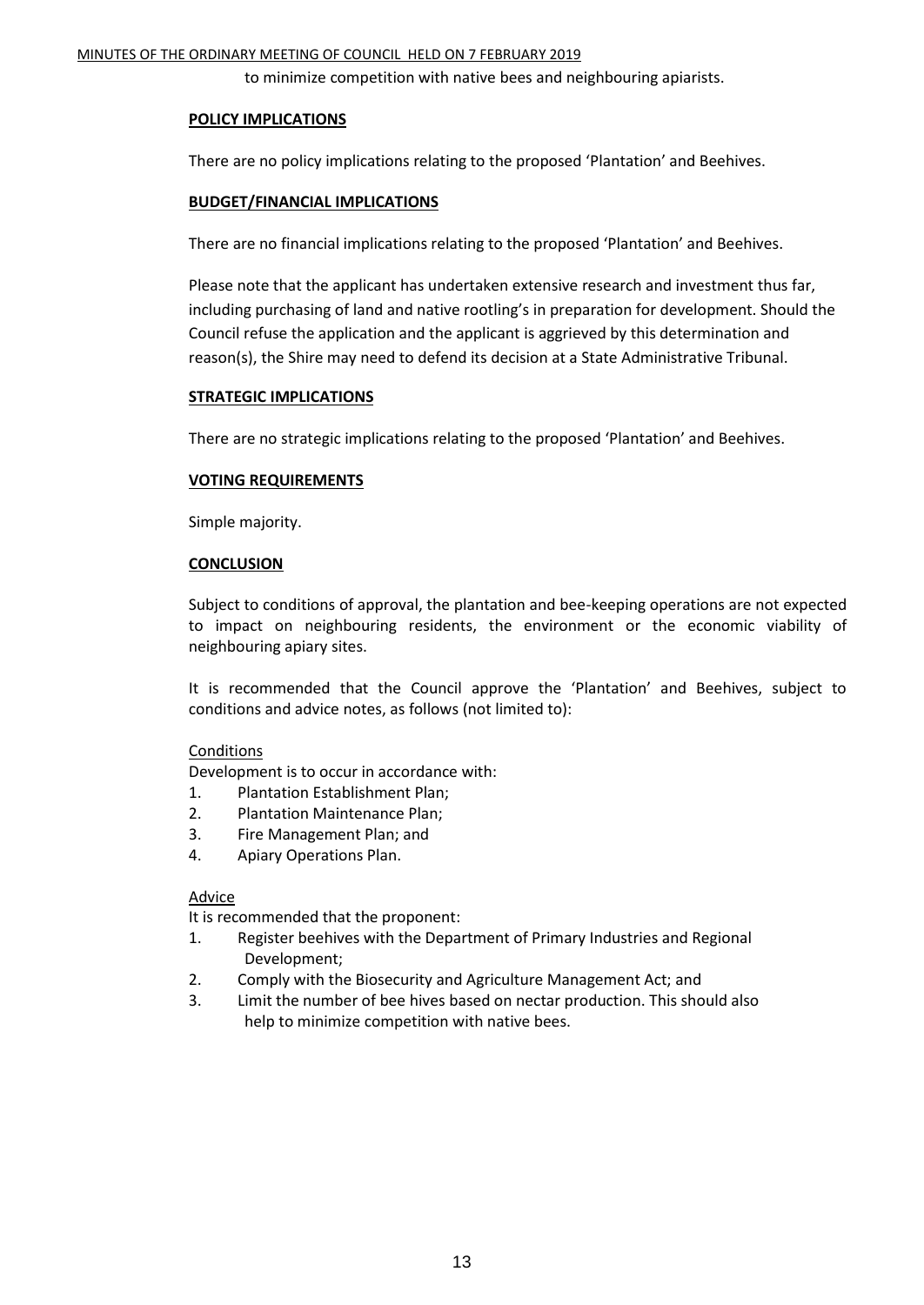#### **COUNCIL DECISION & OFFICER RECOMMENDATION – ITEM 6.1**

#### **MOVED: Cr Rear SECONDED: Cr Oversby**

#### **That Council**

Grants development approval for a 'Plantation' and Beehives, at Lots 2944, 2945, 3944, 2 and 11820, Cunningham Road, Wilga, subject to the following notice:

#### *Planning and Development Act 2005*

#### **Shire of Boyup Brook**

#### **NOTICE OF DETERMINATION ON APPLICATION FOR DEVELOPMENT APPROVAL**

Location: Lots 2944, 2945, 3944, 2 and 11820, Cunningham Road,

Description of proposed development:

#### **'Plantation' and Beehives**

The application for development is approved subject to the following conditions.

Conditions:

1. Development is to occur in accordance with the approved (Appendices 1-4):

a) Plantation Establishment Plan; b)Plantation Maintenance Plan; c) Fire Management Plan; and d)Apiary Operations Plan.

#### *Advice*

*It is recommended that the proponent:*

- *1. Register beehives with the Department of Primary Industries and Regional Development;*
- *2. Comply with the Biosecurity and Agriculture Management Act; and*
- *3. Limit the number of bee hives based on nectar production. This should help to minimize competition with native bees and neighbouring apiarists.*
- 2. An adequate and permanent supply of water is provided within accessible distance of the hives.
- 3. Hives are kept:

a)Outside, and at least 10 metres from, any building other than a fence; b)At least 10 metres from any footpath, street, private street or public place; and c) At least 5 metres from the boundary of the lot.

- 4. Honey is not extracted from the hives on the subject sites without relevant approvals under the Food Act 2008, Food Regulations 2009 and the Australian New Zealand Food Standards Code.
- 5. The approved Fire Management Plan shall be maintained on-site in a red PVC tube located at the main entry point to the subject land, to the satisfaction of the Shire of Boyup Brook.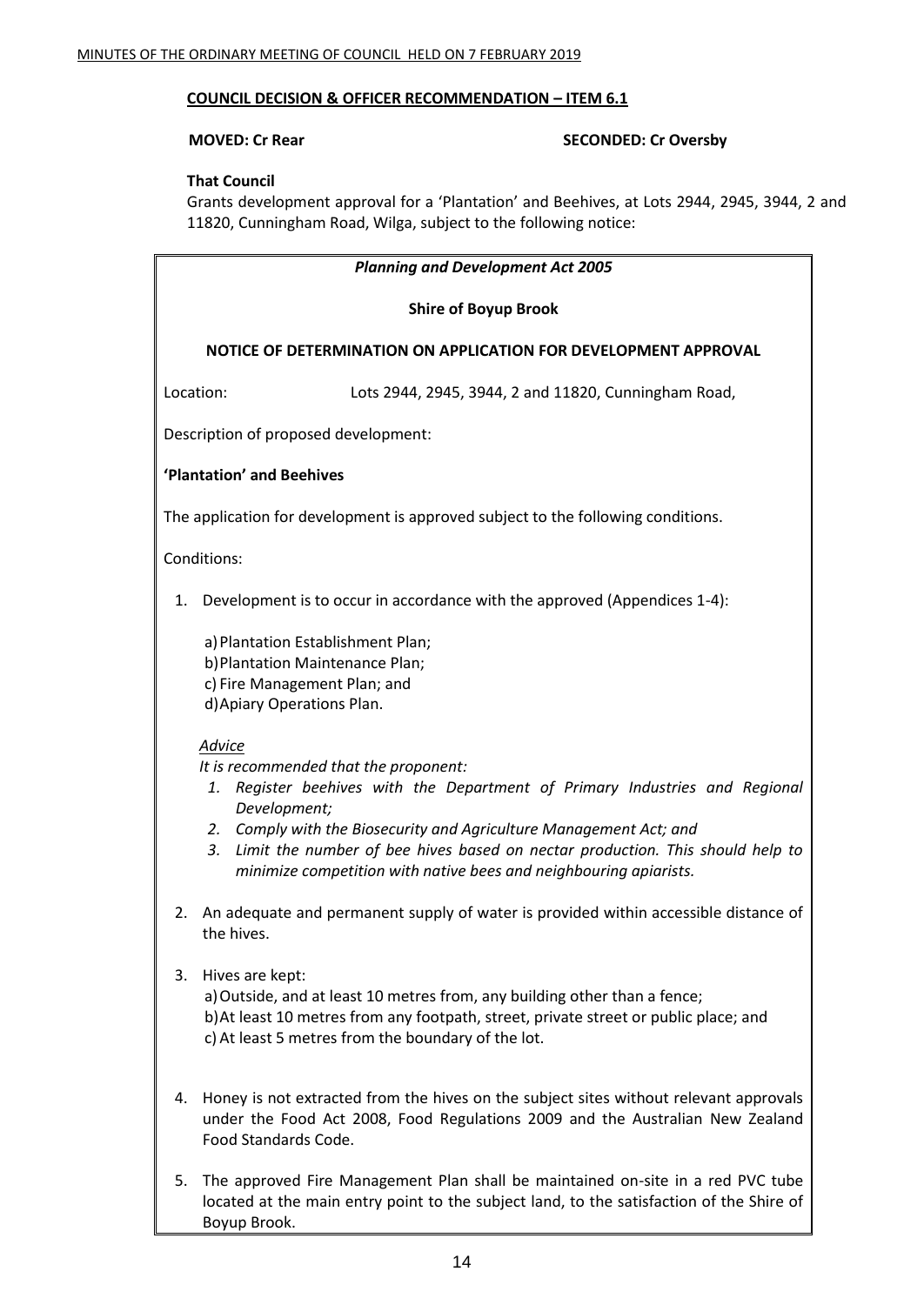6. Plantings are to be setback from property boundaries and from water courses, to the satisfaction of the Shire of Boyup Brook.

#### *Advice*

*The 2018-19 Boyup Brook Firebreak Notice requires a 15m wide bare earth firebreak immediately inside all external boundaries to plantations. Should the owner/operator wish to develop plants closer than 15m to property boundaries, approval will need to be sought to vary from the Shire's firebreak notice.*

*Setbacks to watercourses are to be achieved so as not to cause environmental damage, which may include soil erosion or degradation to riparian vegetation.*

7. The owner/operator shall be responsible for any undue damage to roads and verge areas caused by the development ('Plantation') and use (transporting bee-hives) of the subject land.

Date of determination: 7 February 2018

Note 1: If an applicant or owner is aggrieved by this determination there is a right of review by the State Administrative Tribunal in accordance with the *Planning and Development Act 2005* Part 14. An application must be made within 28 days of the determination.

Signed: Dated: Dated:

for and on behalf of the Shire of Boyup Brook.

#### **CARRIED 7/0 Res 01/19**

Mr S McLinden left the Chambers at 7.19pm

Cr Moir and Cr Walker returned to the Chambers at 7.19pm

\_\_\_\_\_\_\_\_\_\_\_\_\_\_\_\_\_\_ \_\_\_\_\_\_\_\_\_\_\_\_\_\_\_\_\_\_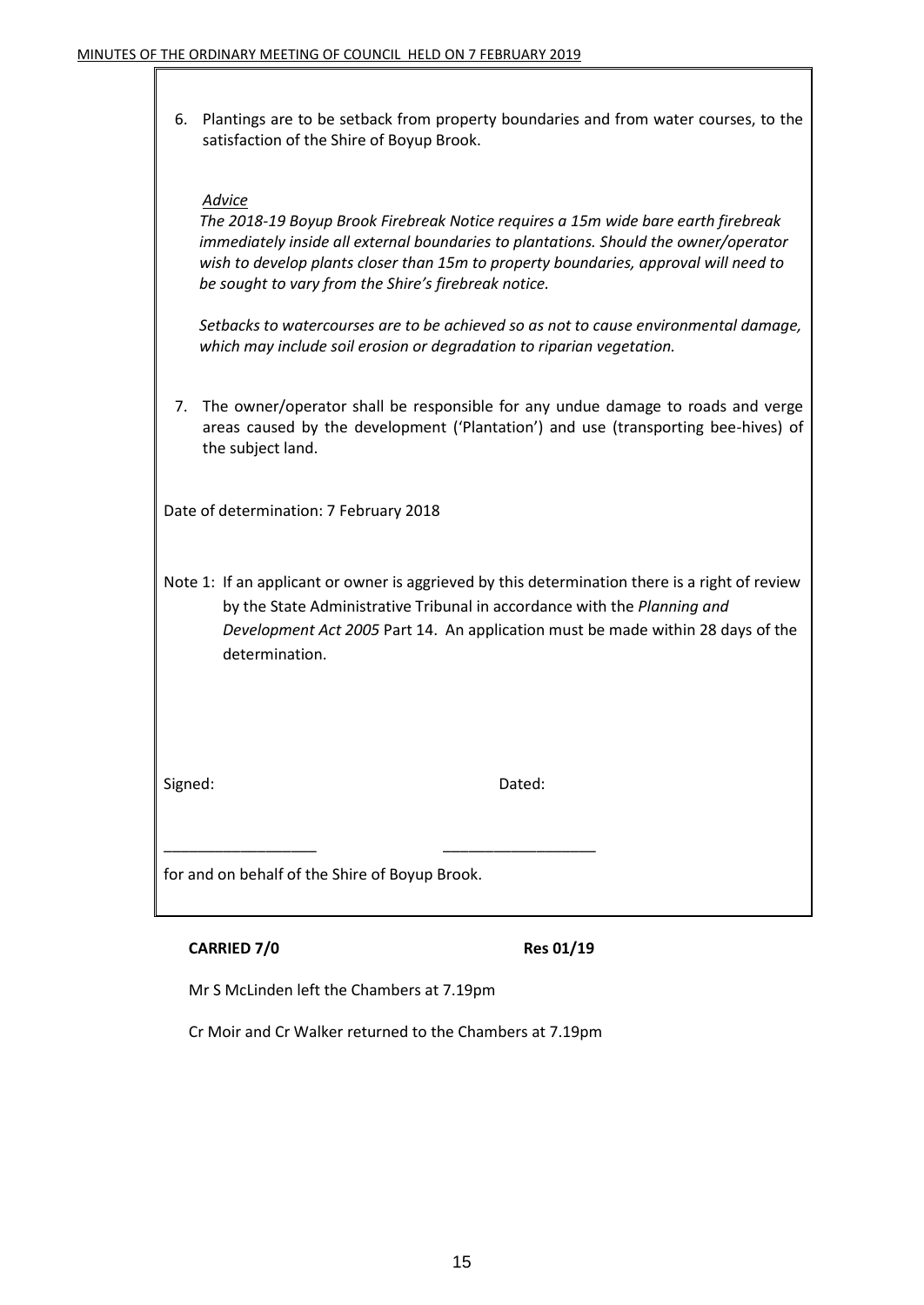#### **6.2 Use of Common Seal - Local Planning Scheme No. 2, Amendment No. 20.**

| Location:                       | N/a                                                                   |
|---------------------------------|-----------------------------------------------------------------------|
| <b>Applicant:</b>               | N/a                                                                   |
| File:                           |                                                                       |
| Disclosure of Officer Interest: | None                                                                  |
| Date:                           | 7 February 2018                                                       |
| Author:                         | Adrian Nicoll (Shire Planner)                                         |
| <b>Authorizing Officer:</b>     | Stephen Carstairs (Acting CEO)                                        |
| <b>Attachments:</b>             | Local Planning Scheme No.2 Amendment No. 20 -<br>signing page Form 6A |

\_\_\_\_\_\_\_\_\_\_\_\_\_\_\_\_\_\_\_\_\_\_\_\_\_\_\_\_\_\_\_\_\_\_\_\_\_\_\_\_\_\_\_\_\_\_\_\_\_\_\_\_\_\_\_\_\_\_\_\_\_\_\_\_\_\_\_\_\_\_\_\_\_\_\_\_\_

#### **SUMMARY**

The Shire's Policy No.A10 prescribes the format for affixing a common seal to a document.

A common seal is a stamp that organisations use to execute documents.

The Planning Department of the Shire requires a common seal to be affixed to a document, which proposes to amend the Shire's Local Planning Scheme (Amendment No.20).

Because the Scheme amendment requires the approval of the Minister for Planning, it is the Department of Planning, Lands and Heritage that prescribes the wording to be used in the common seal. The wording is different to that prescribed by the Shire's Policy No.A10.

The purpose of this report is to seek Council approval for the Shire's Common Seal to be affixed to the Shires Amendment No. 20 document, in accordance with the Local Government Act 1995 and the Department of Planning, Lands and Heritage's Form 6A as attached.

#### **BACKGROUND**

At its 13 December 2018 ordinary meeting, Council resolved to finally support Amendment No. 20 to amend the Shire of Boyup Brook Local Planning Scheme No. 2 by undertaking 'Corrections' listed in the Amendment No.20 Report Document, and amending the Scheme maps accordingly.

The Shire is now required to execute (sign and seal) the Amendment 20 document in the presence of the President and CEO, each of whom is to sign the document to attest that the common seal was so affixed.

Council's Policy A.10 on the matter largely duplicates the legislation.

#### **COMMENT**

A common seal is like the signature of the organisation (the legal entity), and so the affixing of it to a document is to be witnessed by prescribed people associated with the organisation.

Council's Policy A.10 sets out how the document is to be completed as follows: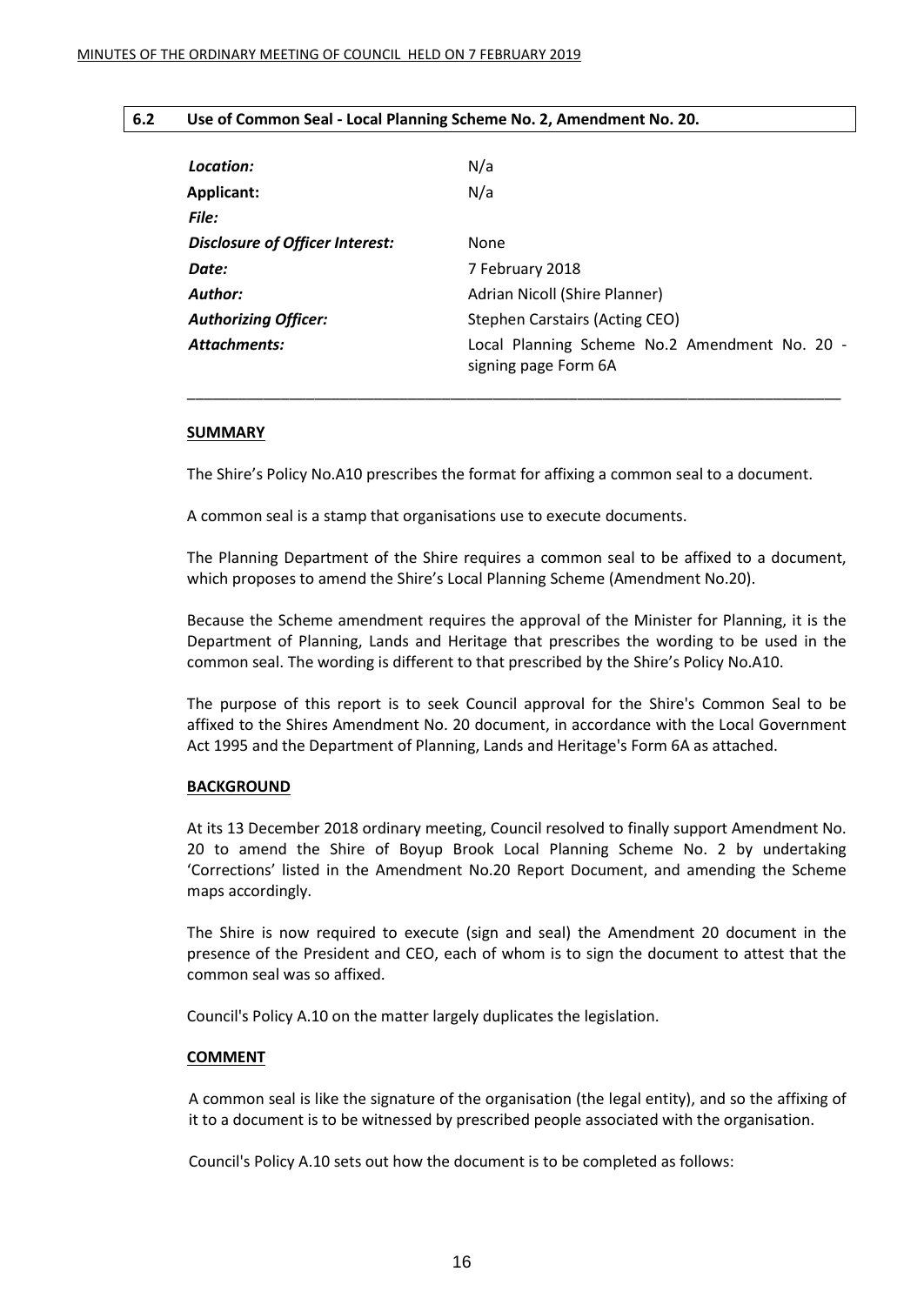*The common seal of Shire of Boyup Brook was hereunto affixed and signed by the authority of* 

*a resolution of the Council in the presence of:*

*\_\_\_\_\_\_\_\_\_\_\_\_\_\_\_\_\_\_\_ Shire President*

*\_\_\_\_\_\_\_\_\_\_\_\_\_\_\_\_\_\_\_ Chief Executive Officer*

The seal imprint is placed adjacent to the two signatures.

The wording used in the Shire's policy is different to that used by the Department of Planning, Lands and Heritage as follows:

*This Amendment is recommended for support by resolution of the Shire of Boyup Brook at the Ordinary Meeting of the Council held on the 21 day of June, 2018 and the Common Seal of the Shire of Boyup Brook was hereunto affixed by the authority of a resolution of the Council in the presence of:*

*\_\_\_\_\_\_\_\_\_\_\_\_\_\_\_\_\_\_\_ Mayor/Shire President*

*\_\_\_\_\_\_\_\_\_\_\_\_\_\_\_\_\_\_\_ Chief Executive Officer*

Approval is therefore sought for the seal to be affixed to Shire's Amendment 20 document, in the manner prescribed in Form 6A of the Department of Planning, Lands and Heritage.

#### **CONSULTATION**

Nil

#### **STATUTORY OBLIGATIONS**

The Local Government Act provides as follows:

#### *9.49A. Execution of documents*

- *(1) A document is duly executed by a local government if* 
	- *a) the common seal of the local government is affixed to it in accordance with subsections (2) and (3); or*
	- *b) it is signed on behalf of the local government by a person or persons authorised under subsection (4) to do so.*
- *(2) The common seal of a local government is not to be affixed to any document except as authorised by the local government.*
- *(3) The common seal of the local government is to be affixed to a document in the presence of* 
	- *a) the mayor or president; and*
	- *b) the chief executive officer or a senior employee authorised by the chief executive officer, each of whom is to sign the document to attest that the common seal was so affixed.*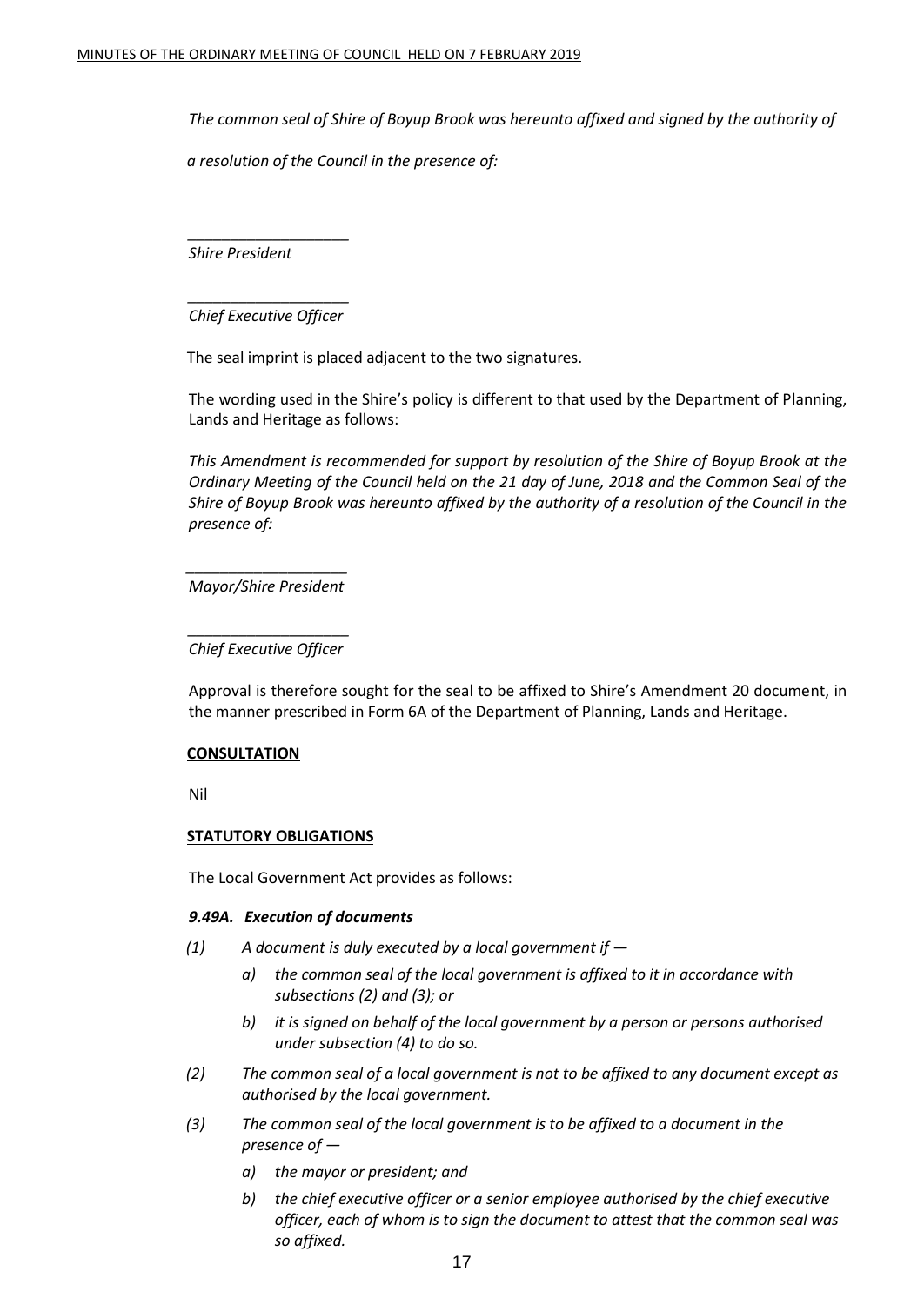#### MINUTES OF THE ORDINARY MEETING OF COUNCIL HELD ON 7 FEBRUARY 2019

- *(6) A document purporting to be executed in accordance with this section is to be presumed to be duly executed unless the contrary is shown.*
- *(7) When a document is produced bearing a seal purporting to be the common seal of the local government, it is to be presumed that the seal is the common seal of the local government unless the contrary is shown.*

*[Section 9.49A inserted by No. 17 of 2009 s. 43.]*

#### *9.49B. Contract formalities*

- *(1) Insofar as the formalities of making, varying or discharging a contract are concerned, a person acting under the authority of a local government may make, vary or discharge a contract in the name of or on behalf of the local government in the same manner as if that contract was made, varied or discharged by a natural person.*
- *(2) The making, variation or discharge of a contract in accordance with subsection (1) is effectual in law and binds the local government concerned and other parties to the contract.*
- *(3) Subsection (1) does not prevent a local government from making, varying or discharging a contract under its common seal.*

*[Section 9.49B inserted by No. 17 of 2009 s. 43.]*

#### *9.49. Documents, how authenticated*

*A document, is, unless this Act requires otherwise, sufficiently authenticated by a local government without its common seal if signed by the CEO or an employee of the local government who purports to be authorised by the CEO to so sign.*

#### *5.43. Limits on delegations to CEO <sup>29</sup>*

*A local government cannot delegate to a CEO any of the following powers or duties —*

*a) the power under section 9.49A(4) to authorise a person to sign documents on behalf of the local government;*

#### **POLICY IMPLICATIONS**

The following policy has application:

| POLICY NO.            | A.10                                       |
|-----------------------|--------------------------------------------|
| <b>POLICY SUBJECT</b> | Use of Common Seal and the Signatories for |
|                       | <b>Contract Execution</b>                  |
| <b>ADOPTION DATE</b>  | 17 June 2004                               |
| <b>VARIATION DATE</b> | 22 December 2007                           |

#### *Objective*

To set out the procedures to be followed when there is a requirement to use the common seal.

#### *Statement*

The following applies to the use of the common seal and signatures when a document requires this method of completion:-

- 1) is to be used only when Council has previously authorised the action contained within the document being signed;
- 2) be affixed in the presence of the Shire President and Chief Executive Officer.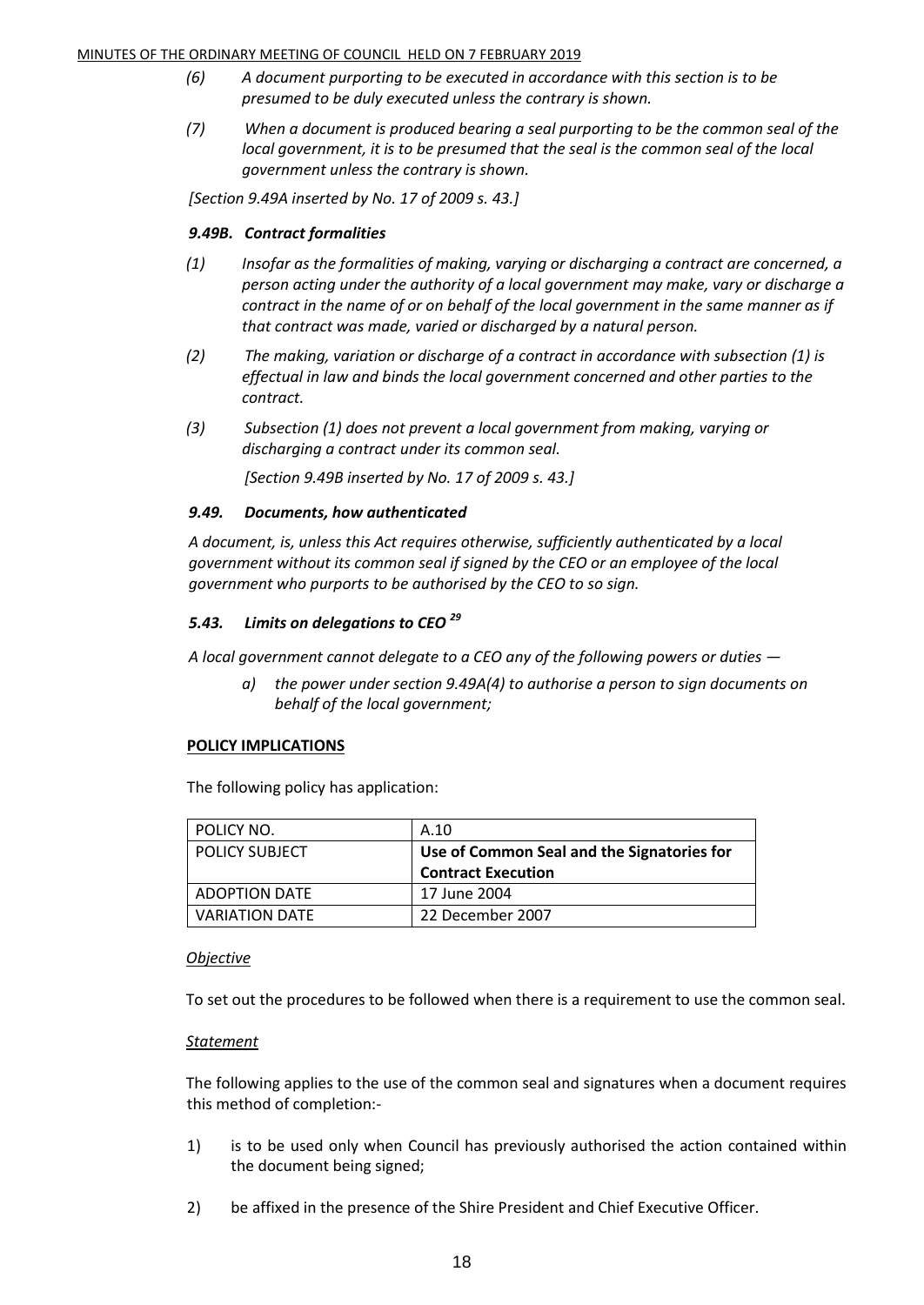#### MINUTES OF THE ORDINARY MEETING OF COUNCIL HELD ON 7 FEBRUARY 2019

The document is to be completed in the following manner:-

*The common seal of Shire of Boyup Brook was hereunto affixed and signed by the authority of a* 

*resolution of the Council in the presence of:*

*Shire President*

*\_\_\_\_\_\_\_\_\_\_\_\_\_\_\_\_\_\_\_ Chief Executive Officer*

*\_\_\_\_\_\_\_\_\_\_\_\_\_\_\_\_\_\_\_*

#### **BUDGET/FINANCIAL IMPLICATIONS**

Nil.

#### **STRATEGIC IMPLICATIONS**

Nil

#### **SUSTAINABILITY IMPLICATIONS**

- **Environmental** There are no known significant environmental issues.
- **Economic** There are no known significant economic issues.
- **Socia**l There are no known significant social issues.

#### **VOTING REQUIREMENTS**

Simple majority

#### **COUNCIL DECISION & OFFICER RECOMMENDATION - Item 6.2**

**MOVED: Cr Muncey SECONDED: Cr Alexander**

**That Council approve the Shire of Boyup Brook common seal being affixed to the Shire's Amendment No. 20 document, in accordance with the** *Local Government Act 1995* **and as prescribed in the Department of Planning, Lands and Heritage's Form 6A as attached.** 

**CARRIED 9/0 Res 02/19**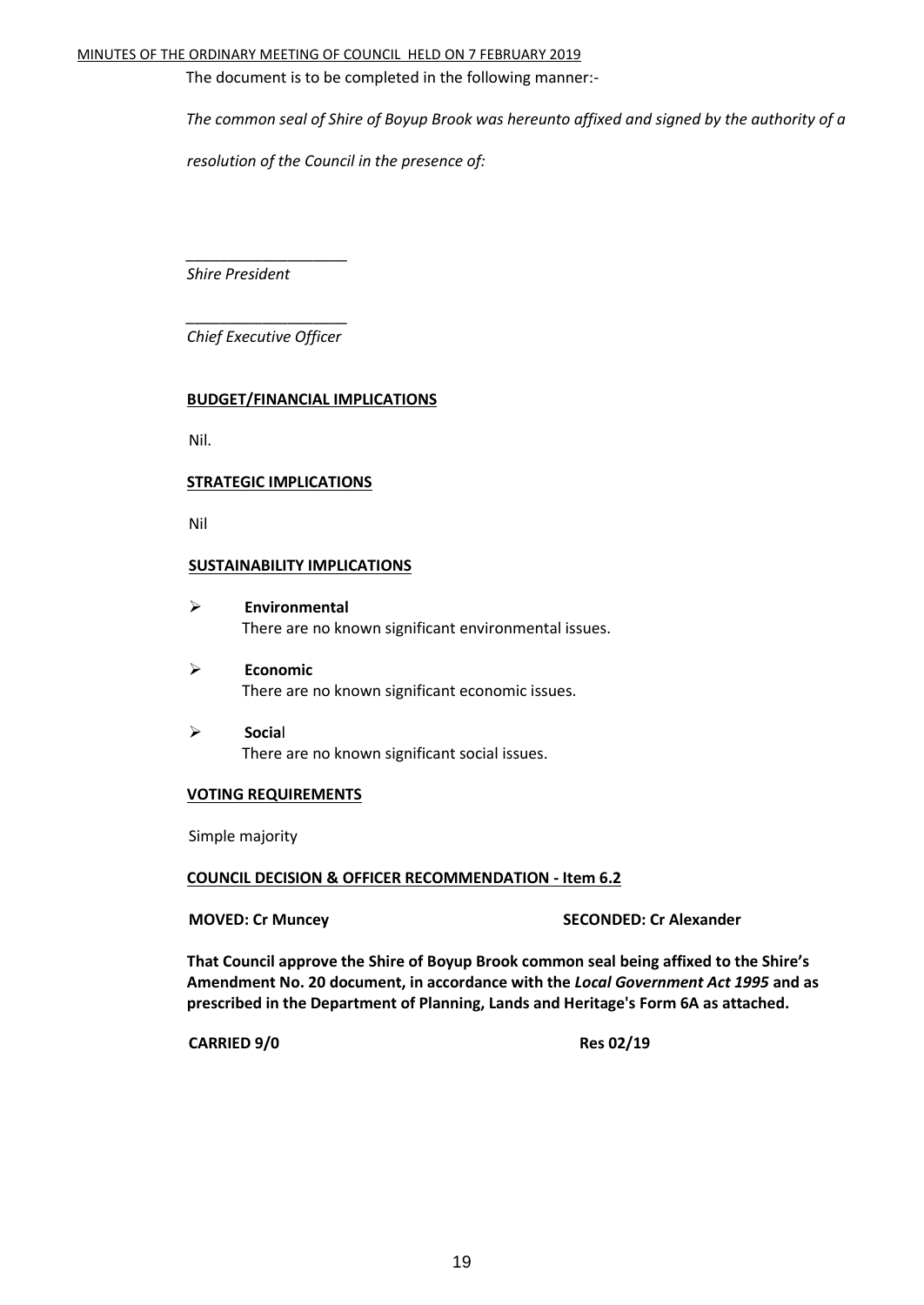#### **6.3 Budget Amendment: Town Oval Verti-Drain Works**

| Location:<br>Applicant:         | Boyup Brook Oval                                                                    |
|---------------------------------|-------------------------------------------------------------------------------------|
| File:                           |                                                                                     |
| Disclosure of Officer Interest: | None                                                                                |
| Date:                           | $31st$ of January, 2019                                                             |
| Author:                         | Steele Alexander - Manager Works and<br>Services and Stephen Carstairs - Acting CEO |
| <b>Authorizing Officer:</b>     | Stephen Carstairs - Acting CEO                                                      |
| Attachments:                    | <b>Boyup Brook Oval Inspection Forrest Report</b>                                   |

#### **SUMMARY**

The 2018 Forrest Report into the town oval drainage problems identified the need for verti-drain treatment as part of a ground renovation program.

Budget projections for the recreation complex indicate there will not be sufficient existing funds to undertake the works during the 2018/19 year.

This report recommends that the Council approve exceeding the original budget by the reported amount in order to have the Forrest Report recommendations in place before the 2019 winter season.

#### **BACKGROUND**

In order to address the town oval drainage issues, an analysis was undertaken by Forrest & Forrest Horticultural Consultancy Services with the results and recommendations compiled into an 11 page report (attached). The report contained 4 recommendations of which 3 & 4 are not currently being considered due to the high cost. Recommendations 1 & 2 are achievable at reasonable cost and are expected to result in a noticeable improvement to the ground.

Improving the surface drainage from the hillside and the road around the oval (Recommendation 1) is expected to cost \$2,500 and can be completed within the current recreation complex budget.

Recommendation 2, minimizing the thatch buildup on the surface has already been completed but the cost has put pressure on the budget and projections indicate the vertidrain and sand application cannot be funded this financial year.

Two quotes for the verti-draining and application of sand have been obtained, the cheapest of which is \$6135.25. The quotes exclude supply of 200 cubic metres of sand which will need to be arranged by the Shire. Soil test results from a local sand pit indicate it would be suitable for drainage however it was brought to our attention that commercial suppliers of soil are required to test for the presence of Phytophthora dieback (Jarrah dieback) in order to prevent the spread of the disease. For this reason, testing of samples from the pit and from the oval were undertaken and in both cases there was no Phytophthora dieback present.

Following the successful soil testing, it was determined that local sand could be used for the works at an estimated cost of \$3,000 bringing the total verti-draining cost to approximately \$9,135.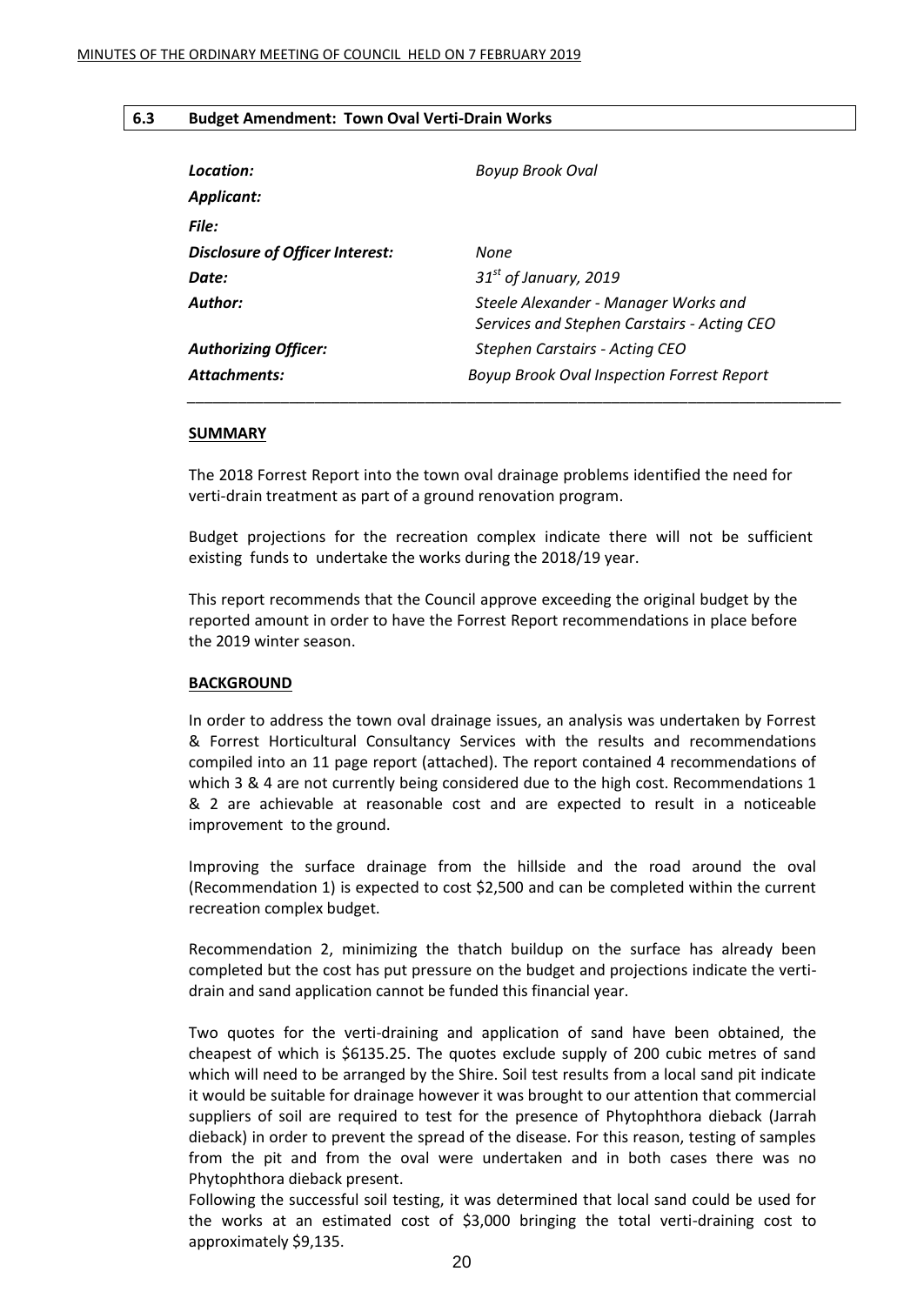#### **COMMENT**

If the full scope of recommendations 1 & 2 of the report are completed before the 2019 winter season then the results will be apparent by Spring 2019. This will enable informed decisions to me made prior to the 2020-21 budget about funding additional significant works to meet community expectations.

#### **CONSULTATION**

A report on this matter has previously been presented to Council. Consultation has also been undertaken with suitably qualified Shire officers and external consultants.

#### **STATUTORY OBLIGATIONS**

Nil

#### **POLICY IMPLICATIONS**

Nil

#### **BUDGET/FINANCIAL IMPLICATIONS**

Projections indicate the project cost cannot be managed within the existing Recreation Complex budget and to avert placing pressure on other areas of the Shire's 2018-19 Budget, it is proposed that forecast savings in the *Roman Road Data Pick Up* account (COA 122120) be allocated to COA 113100 Recreation Complex to meets this \$9,135 newly recognised expense.

#### **STRATEGIC IMPLICATIONS**

Nil

#### **SUSTAINABILITY IMPLICATIONS**

**Environmental**

Risks regarding the spread of Phytophthora Dieback have been identified and are being managed with suitable soil testing.

- **Economic**
	- There is an economic expense.
- **Socia**l There are no known significant social issues.

#### **VOTING REQUIREMENTS**

Absolute majority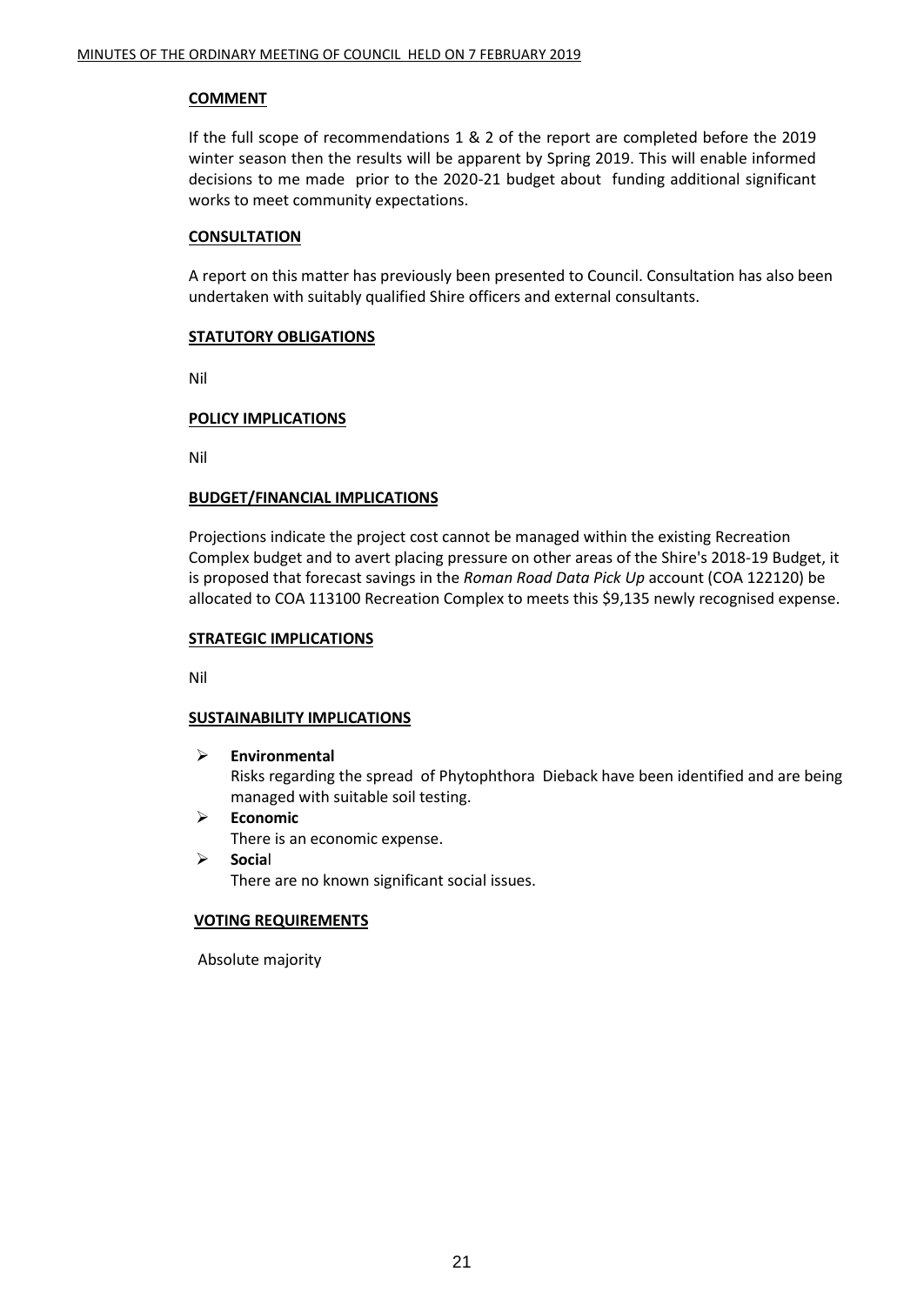#### **COUNCIL DECISION & OFFICER RECOMMENDATION - Item 6.3**

#### **MOVED: Cr Kaltenrieder SECONDED: Cr Walker**

**That Council:**

- **1. Approve the additional unbudgeted spending of up to \$9,135 for the completion of the verti-drain town oval project as recommended by the 2018 Forrest Report.**
- **2. Reduced the expense budget in chart of account (COA) 122120 Roman Road Data Pick Up by \$9,135, and increase the expense budget in COA 113100** *Recreation Complex* **by \$9,135.**

**CARRIED BY ABSOLUTE MAJORITY 8/1 Res 03/19**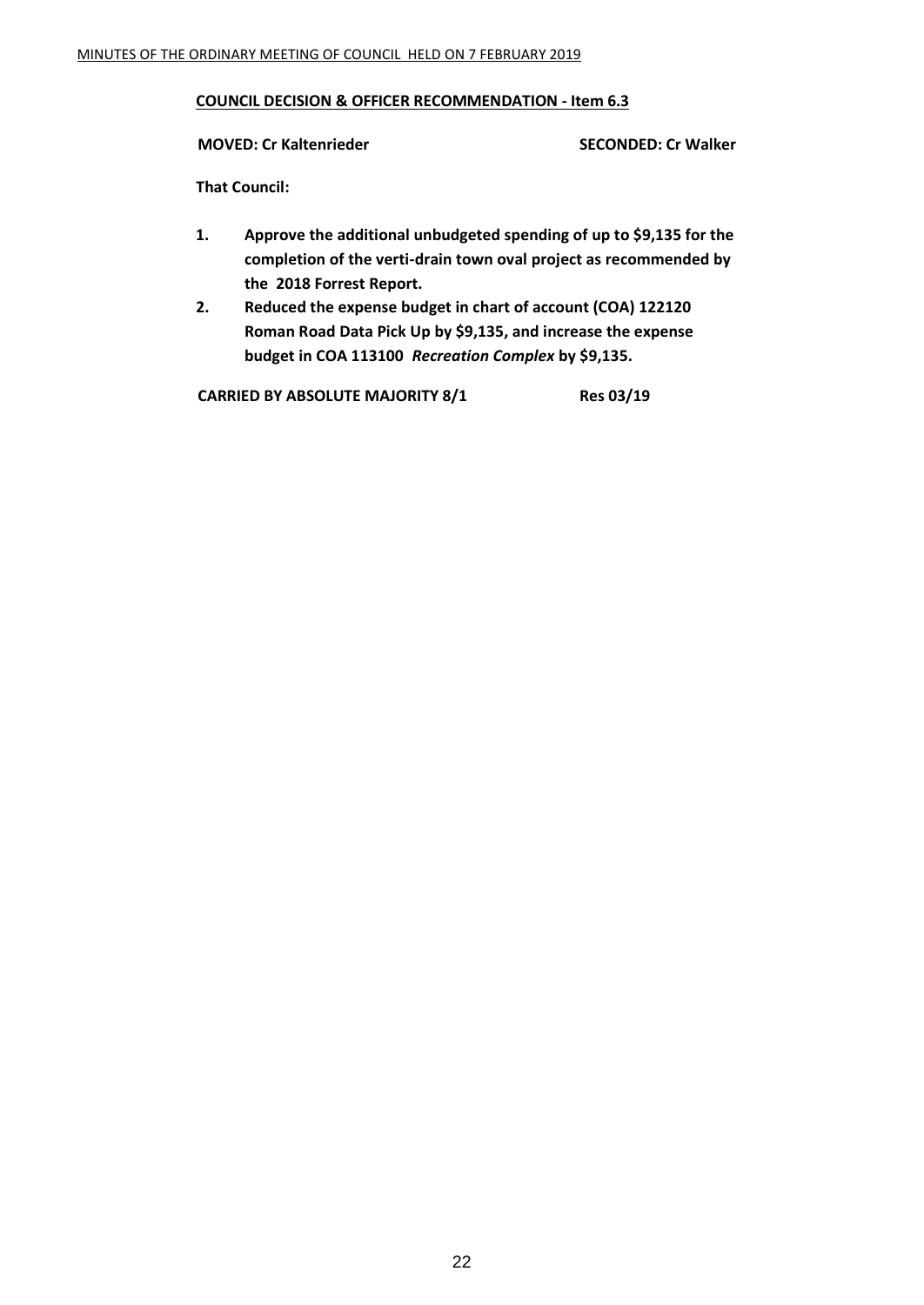#### **6.4 Budget Amendment: Managing Fox, Cat and Rabbit Pests in the District**

| Location:                              | N/A                                                                                 |
|----------------------------------------|-------------------------------------------------------------------------------------|
| <b>Applicant:</b>                      |                                                                                     |
| File:                                  | <b>Budget</b>                                                                       |
| <b>Disclosure of Officer Interest:</b> | None                                                                                |
| Date:                                  | $31st$ of January, 2019                                                             |
| Author:                                | <b>Stephen Carstairs - Acting CEO</b>                                               |
| <b>Authorizing Officer:</b>            | Stephen Carstairs - Acting CEO                                                      |
| <b>Attachments:</b>                    | Yes: Schedule 1 of the Local Government<br>(Financial Management) Regulations 1996. |

*\_\_\_\_\_\_\_\_\_\_\_\_\_\_\_\_\_\_\_\_\_\_\_\_\_\_\_\_\_\_\_\_\_\_\_\_\_\_\_\_\_\_\_\_\_\_\_\_\_\_\_\_\_\_\_\_\_\_\_\_\_\_\_\_\_\_\_\_\_\_\_\_\_\_\_\_\_*

#### **SUMMARY**

This report is brought to Council to consider allocating Rural Services funds toward the control of introduced fox, cat and rabbit pests in the district of Boyup Brook.

#### **BACKGROUND**

Recognising Rural Services to be a primary function of local government (LG), when legislators enacted the current LG act and regulations these types of services were included as sub-program *Rural Services* under Economic Services in Schedule 1 of the Local Government (Financial Management) Regulations 1996 (refer attached excerpt from the regulations).

Red Card for Rabbits and Foxes (refer *redcard.org.au*) is a coordinated community predator management activity. The idea is to make a greater impact through coordinating teams to conduct baiting and shooting activities at the same time across the landscape. In 2019 the Red Card event is to take place from 08 – 10 February, and in Boyup Brook is being coordinated by the management team at Rylington Park (but not Rylington Park *per se*).

#### Section 5.2.6 (2) of the *Shire of Boyup Brook Health Local Laws 2004* reads as follows:

#### Disposal of Dead Animals

5.2.6 (2) An owner or occupier of premises, other than a veterinary practice, on which there is a dead animal shall immediately remove the carcass for its disposal at an approved disposal site.

and in accord with the Shire's's local law it is proposed that Council consider funding and managing the disposal of the dead cat and foxes from the 2019 Red Card event at the Shire's's landfill. It's highly probable that the Shire's's landfill is the only 'approved' dead animal disposal site in Boyup Brook.

The control of rabbits in Boyup Brook was recently given a boost by the national release of Calicivirus K5 in March 2017. Available for purchase, the preferred window of opportunity to undertake virus release is late Spring to early Summer and / or Autumn (e.g. March) when there are still plenty of flies around but when there are few /no very young rabbits on the ground. It is proposed that Council consider training environmental health personnel at the Shire in the handling and release of K5, and implement a release program at strategic locations (to be determined) in autumn 2019.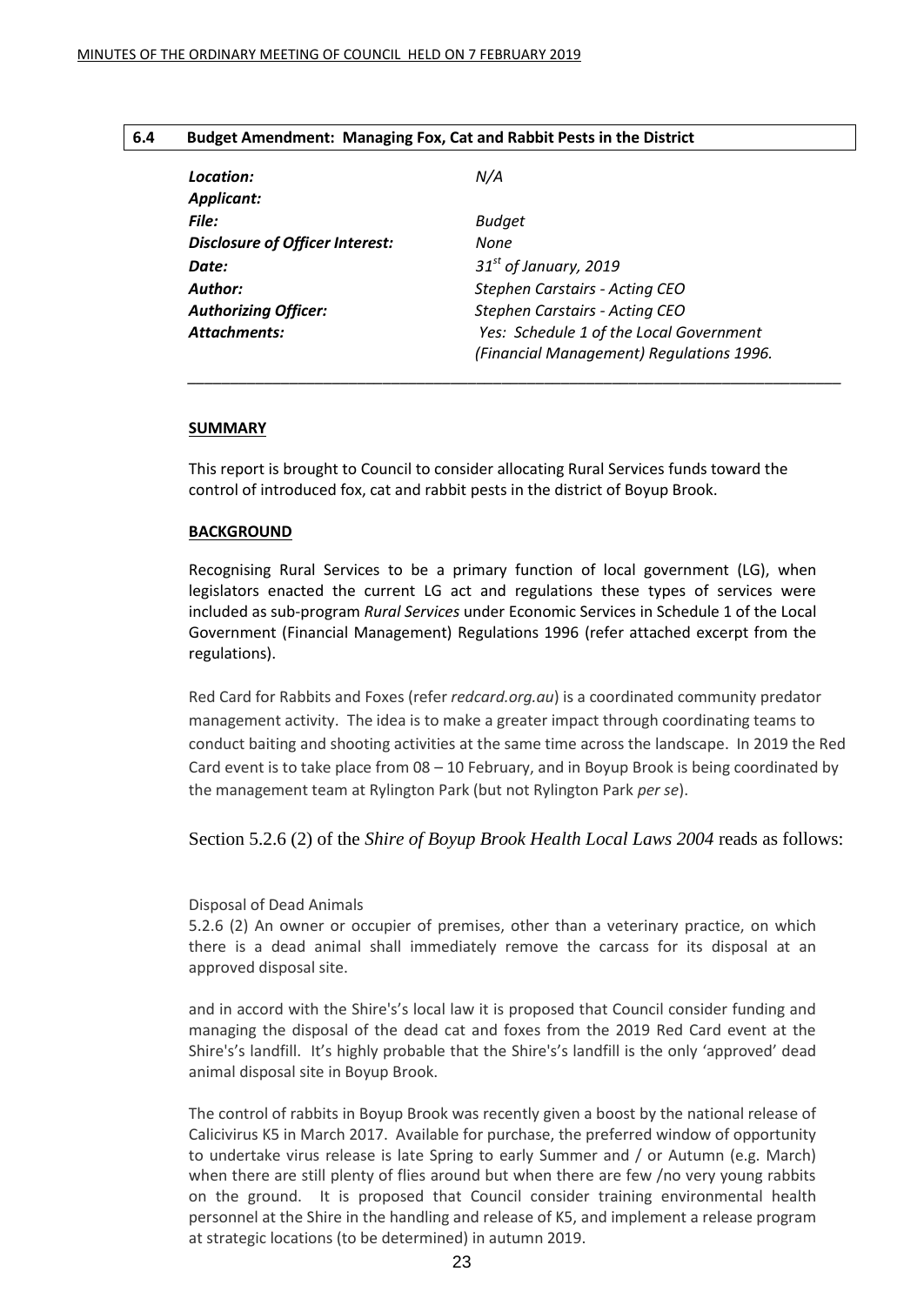#### **COMMENT**

Rural services are functions of the local government in which Council is yet to actively engage in.

#### **CONSULTATION**

Angela Hales – Environmental Health and Event Management Dean Guja - Environmental Health Steele Alexander – Works and Services

#### **STATUTORY OBLIGATIONS**

The *Shire of Boyup Brook Health Local Laws 2004.*

#### **POLICY IMPLICATIONS**

Nil

#### **BUDGET/FINANCIAL IMPLICATIONS**

It is proposed that forecast savings in the *Roman Road Data Pick Up* account (COA 122120) be allocated to COA 131001 Rural Services Expenses to meet this newly recognized \$2,500 expense.

#### **STRATEGIC IMPLICATIONS**

Nil

#### **SUSTAINABILITY IMPLICATIONS**

| ≻ | Environmental                                                                  |
|---|--------------------------------------------------------------------------------|
|   | The environmental benefits deriving from these initiatives is well recognised. |
| ➤ | <b>Economic</b>                                                                |
|   | The primary sector in the district benefits directly from these initiatives.   |
| ≻ | Social                                                                         |
|   | Rural men's health benefits directly from the Red Card event, as would the     |
|   | Boyup Brook town people from the release of the K5 Calici strain.              |

#### **VOTING REQUIREMENTS**

Absolute majority

#### **COUNCIL DECISION & OFFICER RECOMMENDATION - Item 6.4**

**MOVED: Cr Aird SECONDED: Cr O'Connell**

**That Council:**

- **1. Approve the unbudgeted spending of \$2,500 to support the management of fox, cat and rabbit pests in the Shire of Boyup Brook.**
- **2. Reduced the expense budget in chart of account (COA) 122120**  *Roman Road Data Pick Up* **by \$2,500, and increase the expense budget in COA 131001** *Rural Services Expenses* **by \$2,500.**

**CARRIED BY ABSOLUTE MAJORITY 9/0 Res 04/19**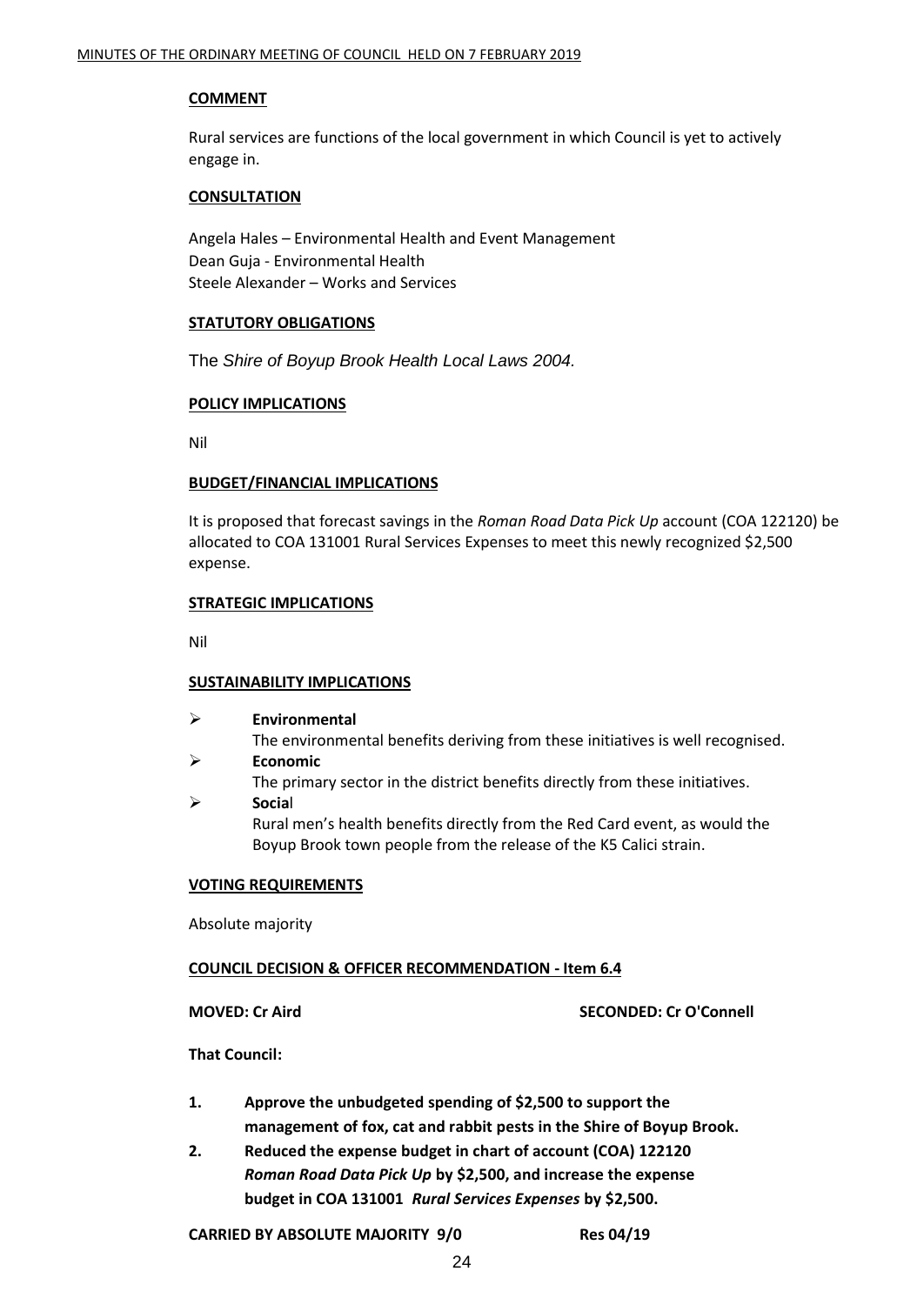#### **Declare an Interest**

Cr Alexander, Cr Rear and Cr O'Connell declared a financial interest in the following item.

#### **6.5 Regional Price Preference Policy - Notice of Proposed Policy**

| Location:                   | Shire of Boyup Brook                                                |
|-----------------------------|---------------------------------------------------------------------|
| Applicant:                  | Not applicable                                                      |
| <b>File:</b>                | FM/9/005                                                            |
| Disclosure of Interest:     | Nil                                                                 |
| Date:                       | 04 January 2019                                                     |
| Author:                     | Stephen Carstairs - Acting CEO                                      |
| <b>Authorizing Officer:</b> | Stephen Carstairs - Acting CEO                                      |
| Attachments:                | Yes: Newly Proposed Finance Policy - F.13 Regional Price Preference |

#### **PURPOSE**

Council is requested to consider the giving of at least four (4) weeks Statewide public notice of its intention to adopt newly proposed policy F.13 *Regional Price Preference*, as attached.

**\_\_\_\_\_\_\_\_\_\_\_\_\_\_\_\_\_\_\_\_\_\_\_\_\_\_\_\_\_\_\_\_\_\_\_\_\_\_\_\_\_\_\_\_\_\_\_\_\_\_\_\_\_\_\_\_\_\_\_\_\_\_\_\_\_\_\_\_\_**

#### **BACKGROUND**

At its 13 December 2018 meeting Council resolved to:

*That Council adopts newly drafted finance policy F0.12 Regional Price Preference, as presented. CARRIED 9/0 Res 240/18*

Further scrutiny of *Local Government (Functions and General) Regulations 1996* (the Regulations) identified Regulations 24 E & 24F as follows:

*24E. Regional price preference policies for local governments*

*(4) A policy cannot be adopted by a local government until the local government has considered all submissions that are received in relation to the proposed policy and, if that consideration results in significant changes to the proposed policy, then the local government must again give Statewide public notice of the altered proposed regional price preference policy.*

*24F. Adoption and notice of regional price preference policy*

*(1) A policy cannot be adopted by a local government until at least 4 weeks after the publication of the Statewide notice of the proposed policy.*

#### **COMMENT**

As resolution Res 240/18 is at variance with Regulations 24E and 24F of the Regulations i.e. its adopts the policy prior to public notice being given, a procedural error has been caused to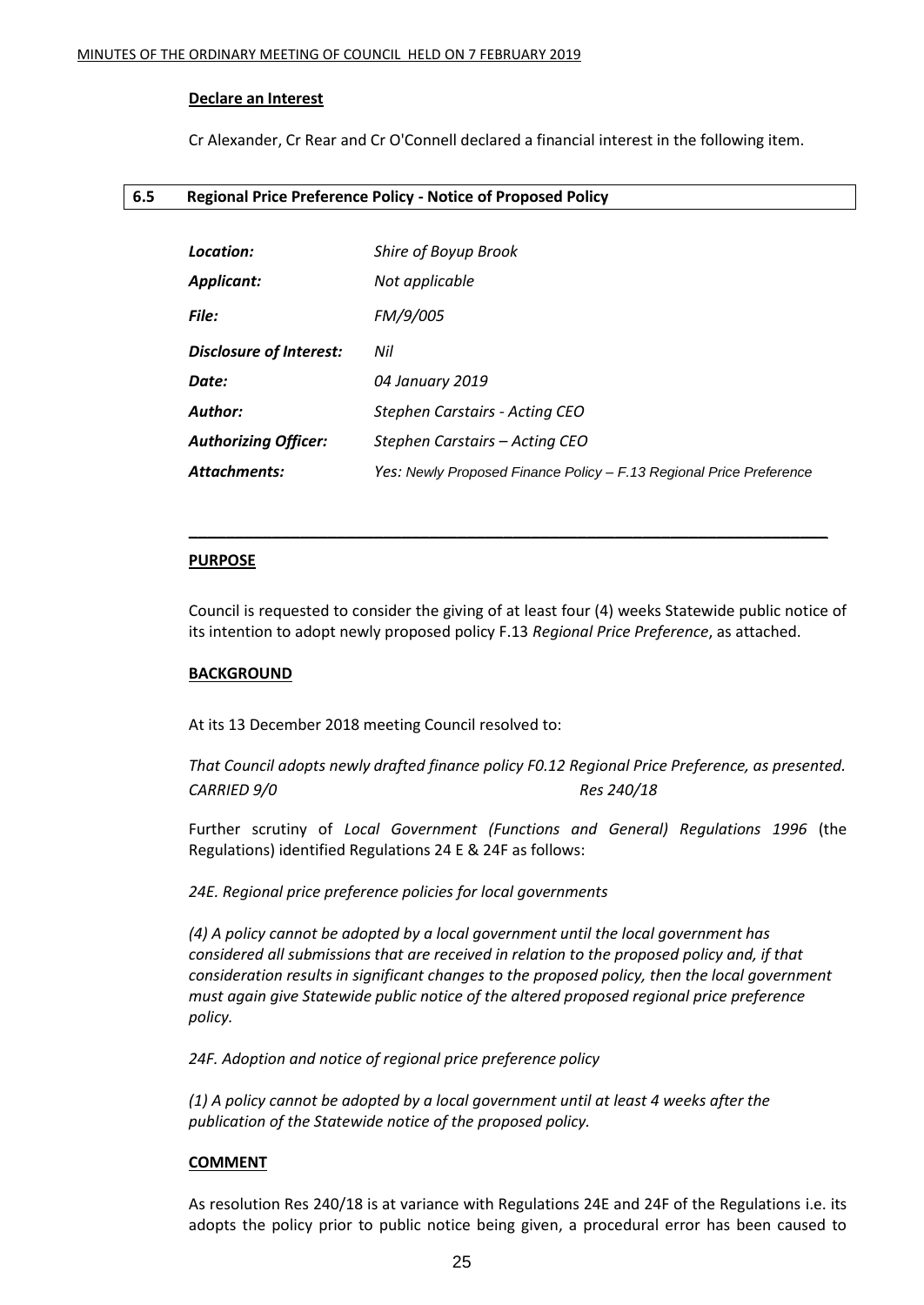#### MINUTES OF THE ORDINARY MEETING OF COUNCIL HELD ON 7 FEBRUARY 2019

occur by the Acting CEO and this would need to be addressed. Section 16.20 of the Shire's Local Law No. 1 - Standing Orders (refer below) provides the means by which this procedural error to be addressed.

*16.20 Revoking Decisions - When This Can Occur*

*16.20.1 A substantive motion may be revoked at any time provided that no action in relation to the resolution being rescinded has already occurred.*

#### **CONSULTATION**

Nil

#### **STATUTORY ENVIRONMENT**

*Local Government (Functions and General) Regulations 1996* and Local Law No. 1 - Standing Orders.

#### **POLICY IMPLICATIONS**

Nil

#### **FINANCIAL IMPLICATIONS** Nil

#### **STRATEGIC IMPLICATIONS** Nil

#### **VOTING REQUIREMENT**

Simple Majority required: Yes.

#### **COUNCIL DECISION & OFFICER RECOMMENDATION - Item 6.5**

**MOVED: Cr Oversby SECONDED: Cr Kaltenrieder**

**That Council:**

**1. In accord with section 16.20 of Local Law No. 1 - Standing orders, Council rescinds resolution Res 240/18 as follows:**

*That Council adopts newly drafted finance policy F0.12 Regional Price Preference, as presented. CARRIED 9/0 Res 240/18*

**2. In accord with Regulation 24 F of the** *Local Government (Functions and General) Regulations 1996* **Council directs the Acting CEO to give Statewide public notice of proposed policy F.13 Regional Price Preference, as attached.** 

**CARRIED 9/0 Res 05/19**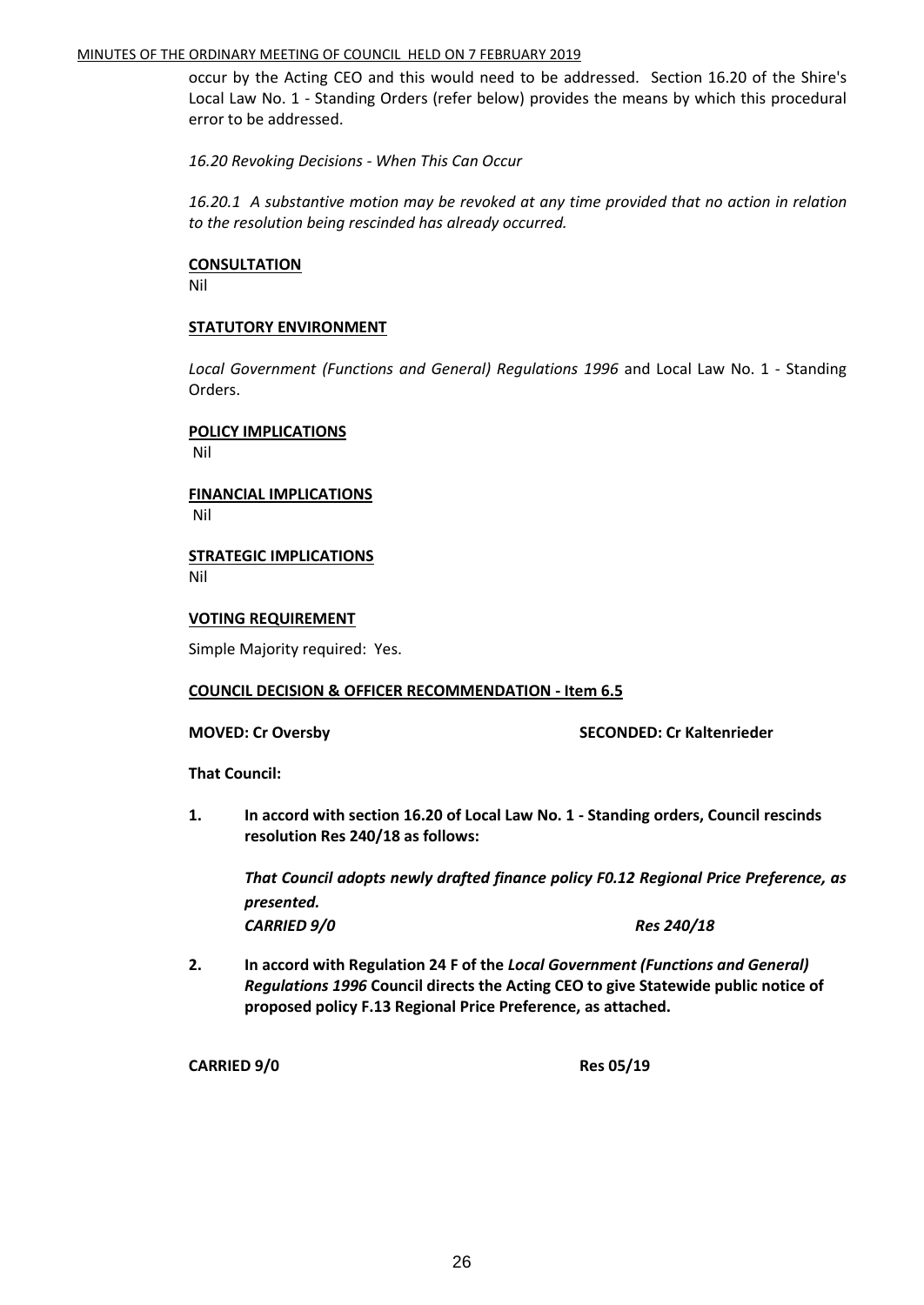#### **6.6 Annual Report – 2017-18**

| Location:                              | Shire of Boyup Brook                               |
|----------------------------------------|----------------------------------------------------|
| <b>Applicant:</b>                      | Shire of Boyup Brook                               |
| File:                                  | N/A                                                |
| <b>Disclosure of Officer Interest:</b> | Nil                                                |
| Date:                                  | 08 February 2018                                   |
| Author:                                | Stephen Carstairs - Acting Chief Executive Officer |
| <b>Authorizing Officer:</b>            | Stephen Carstairs - Acting Chief Executive Officer |
| Attachments:                           | Yes - Draft Annual Report 2017/18                  |

#### **SUMMARY**

The purpose of this report is to present to Council the Annual Report for the year 2017- 18 for their acceptance, and to set the date for the annual elector's meeting.

*\_\_\_\_\_\_\_\_\_\_\_\_\_\_\_\_\_\_\_\_\_\_\_\_\_\_\_\_\_\_\_\_\_\_\_\_\_\_\_\_\_\_\_\_\_\_\_\_\_\_\_\_\_\_\_\_\_\_\_\_\_\_\_\_\_\_\_\_\_\_\_\_\_\_\_\_\_\_\_*

#### **BACKGROUND**

The *Local Government Act 1995* sets out the requirement for the preparation of Annual Reports and the information to be included:

- A report from the mayor or president;
- A report from the CEO;
- An overview of the plan for the future of the district made in accordance with section 5.56, including major initiatives that are proposed to commence or to continue in the next financial year;
- The financial report for the financial year;
- Such information as may be prescribed in relation to the payments made to employees;
- i) the number of employees of the local government entitled to an annual salary of \$100 000 or more;
- ii) the number of employees with an annual salary entitlement that falls within each band of \$10 000 over \$100 000;
- the auditor's report for the financial year;
- a matter on which a report must be made under section 29(2) of the *Disability Services Act 1993*;
- details of entries made under section 5.121 during the financial year in the register of complaints; and
- such other information as may be prescribed.

Council is required to accept the Annual Report when presented, with or without modification:-

- (1) Subject to subsection (2), the annual report for a financial year is to be  $\alpha$  accepted\* by the local government no later than 31 December after that financial year. *\* Absolute Majority required.*
- (2) If the auditor's report is not available in time for the annual report for a financial year to be accepted by 31 December after that financial year, the annual report is to be accepted by the local government no later than 2 months after the auditor's report becomes available.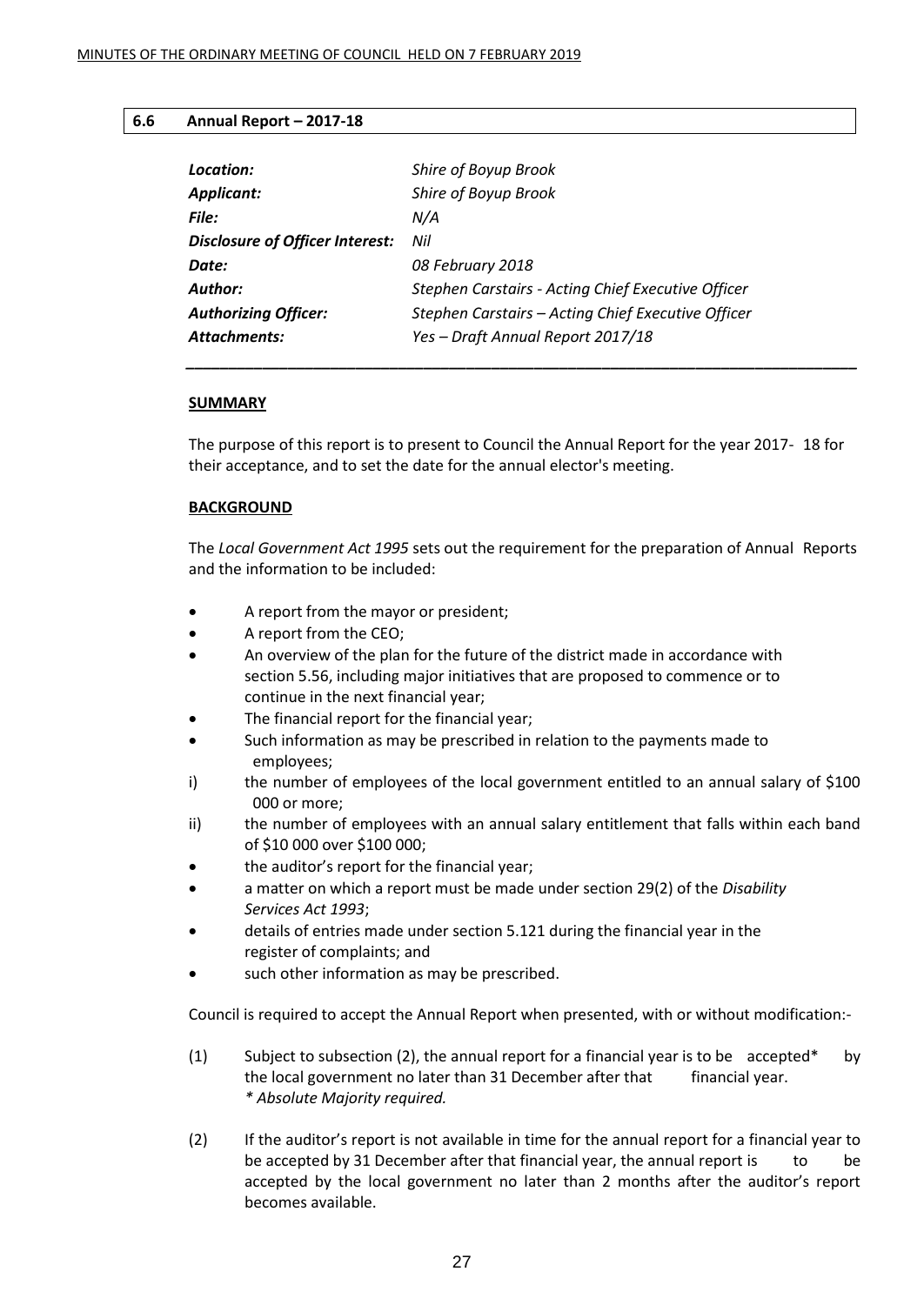#### Local Government Act 1995 Section 5.27. Electors' general meetings

- (1) A general meeting of the electors of a district is to be held once every financial year.
- (2) A general meeting is to be held on a day selected by the local government but not more than 56 days after the local government accepts the annual report for the previous financial year.
- (3) The matters to be discussed at general electors' meetings are to be those prescribed.

Local Government Act 1995 Section 5.29. Convening electors' meetings

- (1) The CEO is to convene an electors' meeting by giving (a) at least 14 days' local public notice; and (b) each council member at least 14 days' notice, of the date, time, place and purpose of the meeting.
- (2) The local public notice referred to in subsection  $(1)(a)$  is to be treated as having commenced at the time of publication of the notice under section  $1.7(1)(a)$  and is to continue by way of exhibition under section  $1.7(1)(b)$  and (c) until the meeting has been held.

#### **CONSULTATION**

Shire President, Director of Corporate Services and Director of Works & Services

#### **STATUTORY OBLIGATIONS**

*Local Government Act 1995* Sections 5.53 & 5.54 Annual Report, Sections 5.27 & 5.29 Electors Meeting.

*Local Government (Administration) Regulations 1996* Section 19B

#### **COMMENT**

The report presented has been prepared as it has in past formats, and also in accordance with statutory requirements.

It is recommended that Council accept the report as presented.

#### **POLICY IMPLICATIONS**

There are no specific policy items in relation to the Annual Report and or the Annual Electors Meetings.

#### **BUDGET/FINANCIAL IMPLICATIONS**

The costs associated with producing the Annual Report are provided for in the current year's budget.

#### **STRATEGIC IMPLICATIONS**

The Annual Report provides information about activities which occurred in the Shire for 2017- 18, and the pursuit of items contained in the Council's adopted Plan for the Future.

#### **SUSTAINABILITY IMPLICATIONS**

Nil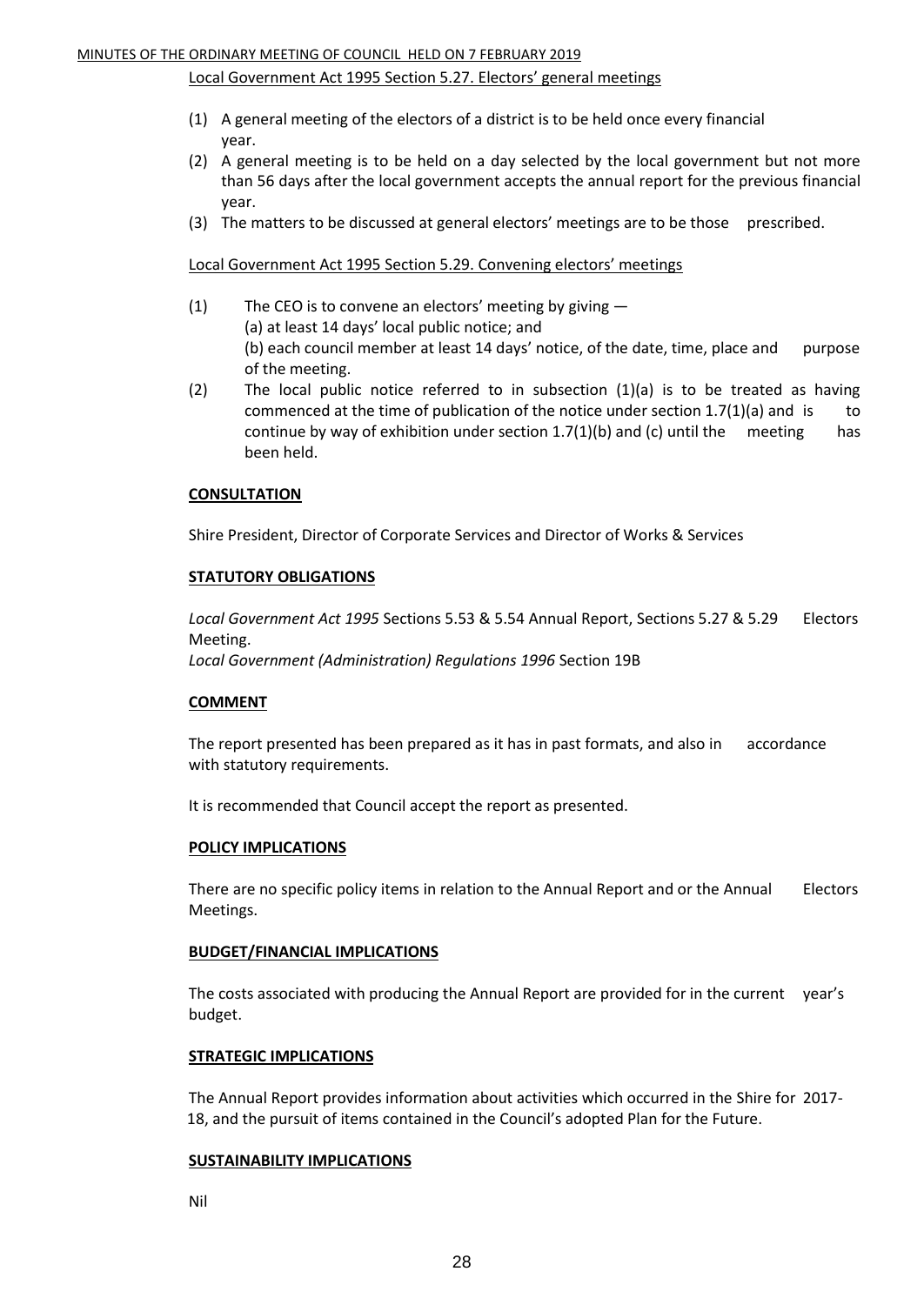#### **VOTING REQUIREMENTS**

Absolute Majority Item 1 below. Simple Majority Item 2 below.

Cr Oversby left the Chambers at 8.14pm Cr Oversby returned to the Chambers at 8.15pm

#### **COUNCIL DECISION & OFFICER RECOMMENDATION - Item 6.6**

#### **MOVED: Cr Walker SECONDED: Cr Alexander**

- **1. That allowing for non-significant changes for presentation or contextual purposes, Council accepts the Annual Report for the 2017-18 financial year, as presented.**
- **2. That the Annual meeting of Electors relating to the year 2017-18 be held in the Council Chambers on Thursday, 7th March 2019 at 7.00pm.**

**CARRIED 9/0 Res 06/19**